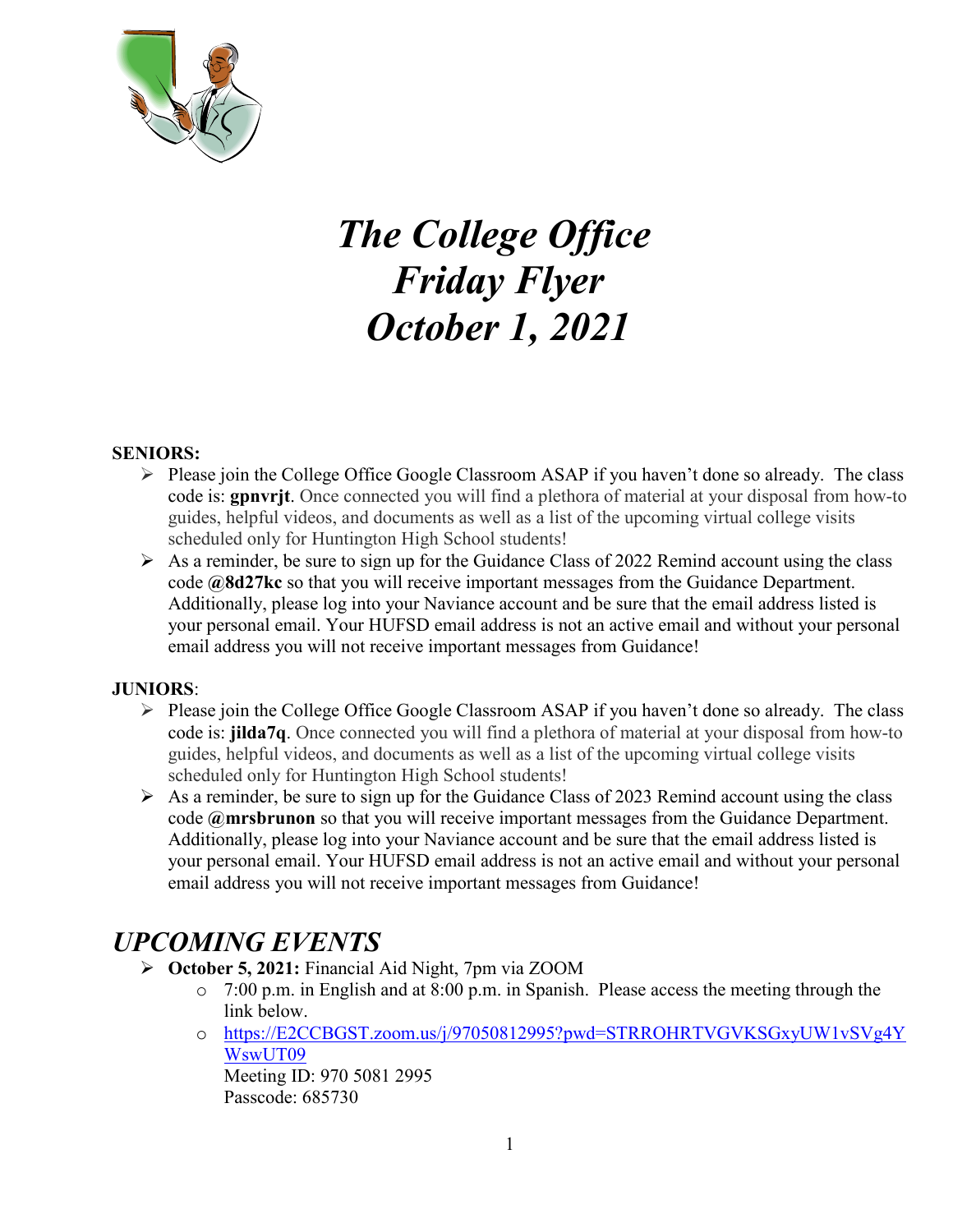- **Coctober 28, 2021:** 10<sup>th</sup> and 11<sup>th</sup> Grade Student and Parent Guidance Night, 7pm via ZOOM (link) will be shared shortly)
- **November 3, 2021:** FAFSA Completion Night, 7pm via ZOOM (link will be shared shortly)

# *UPCOMING STANDARDIZED TESTS*

# **SAT and Subject Tests Test Dates (Registration Deadlines)**

| November $6th$                    | register by October $8th$ (10/26 with late fee)  |
|-----------------------------------|--------------------------------------------------|
| December 4 <sup>th</sup>          | register by November $4th$ (11/23 with late fee) |
| March $12th$                      | register by February $11th$ (3/1 with late fee)  |
| May $7th$                         | register by April $8th$ (4/26 with late fee)     |
| June $4th$                        | register by May $5th$ (5/25 with late fee)       |
| To register: www.collegeboard.org |                                                  |

### **ACT Test Dates (Registration Deadlines)**

| October 23rd                      | register by September $17th$ (10/1 with late fee) |
|-----------------------------------|---------------------------------------------------|
| December $11th$                   | register by November $5th$ (11/19 with late fee)  |
| February $12th$                   | register by January $7th$ (1/21 with late fee)    |
| April $2nd$                       | register by February $25th$ (3/11 with late fee)  |
| June $11th$                       | register by May $6th$ (5/20 with late fee)        |
| July $16^{th}$                    | register by June $17th$ (6/4 with late fee)       |
| ***No July ACT available in NY*** |                                                   |
| To register: www.actstudent.org   |                                                   |

# *Virtual College Admission Representative Visits*

Seniors and Juniors with an interest in any of the following colleges are encouraged to register for the virtual admission meeting which will be hosted by the college's admission counselor. Simply log into your Naviance account and scroll through the list of colleges in the What's New section. Click on more info then register (top right corner). Once registered, you will receive a reminder email five days prior to the virtual meeting. Students who do not preregister are still permitted to attend the virtual meeting. The meeting code (via ZOOM or Google Meet depending on the college preference) will be available 15 minutes prior to the meeting and can be found on Naviance, by following the steps above.

| <b>Date</b> | <b>Start</b>     | <u>End</u>       | College                                   |
|-------------|------------------|------------------|-------------------------------------------|
| 10/1/21     | $3:00 \text{pm}$ | $3:45$ pm        | Marist College                            |
| 10/1/21     | $4:00 \text{pm}$ | $4:45$ pm        | Hobart & Williams Smith Colleges          |
| 10/1/21     | $5:00 \text{pm}$ | $5:45 \text{pm}$ | <b>SUNY Purchase</b>                      |
| 10/4/21     | $3:00 \text{pm}$ | $3:45$ pm        | St. John's University                     |
| 10/4/21     | $4:00 \text{pm}$ | $4:45$ pm        | <b>SUNY Geneseo</b>                       |
| 10/4/21     | $5:00 \text{pm}$ | $5:45 \text{pm}$ | <b>SUNY Maritime College</b>              |
| 10/4/21     | $6:00 \text{pm}$ | $6:45$ pm        | New Jersey Institute of Technology (NJIT) |
|             |                  |                  |                                           |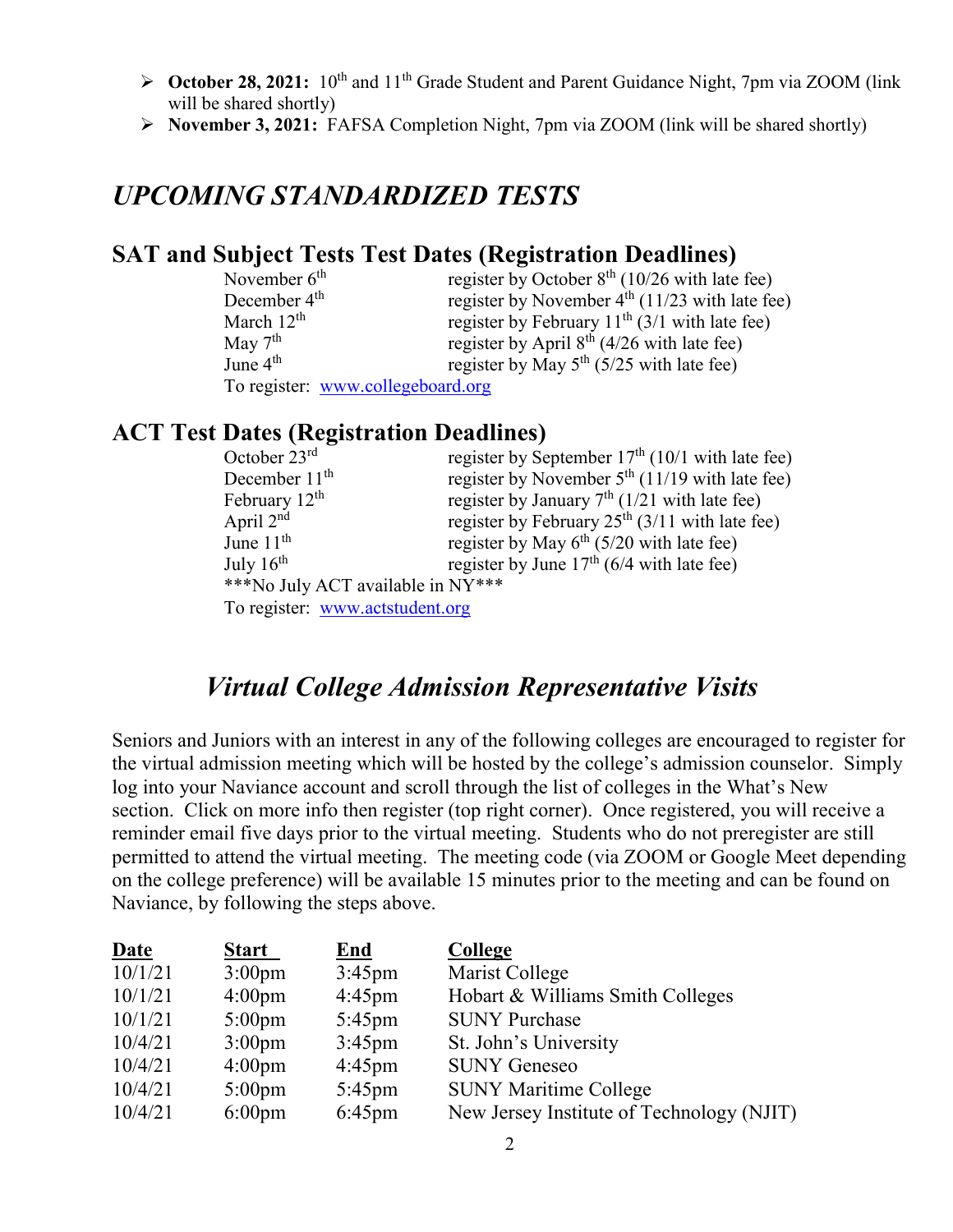| 10/5/21  | $3:00 \text{pm}$   | $3:45$ pm | Providence College                               |
|----------|--------------------|-----------|--------------------------------------------------|
| 10/5/21  | 4:00 <sub>pm</sub> | 4:45pm    | Fordham University                               |
| 10/5/21  | $6:00 \text{pm}$   | $6:45$ pm | University of Rhode Island                       |
| 10/6/21  | 3:00 <sub>pm</sub> | $3:45$ pm | Fairleigh Dickinson University - Metro Campus NJ |
| 10/6/21  | 4:00 <sub>pm</sub> | $4:45$ pm | University of Pittsburgh-Pittsburgh campus       |
| 10/7/21  | 3:00 <sub>pm</sub> | $3:45$ pm | Monmouth University                              |
| 10/7/21  | 4:00 <sub>pm</sub> | $4:45$ pm | Miami University (Oxford)                        |
| 10/7/21  | $5:00$ pm          | $5:45$ pm | Carnegie Mellon University                       |
| 10/8/21  | 3:00 <sub>pm</sub> | $3:45$ pm | Colgate University                               |
| 10/8/21  | 4:00 <sub>pm</sub> | $4:45$ pm | Roger Williams University                        |
| 10/8/21  | $6:00 \text{pm}$   | $6:45$ pm | Roosevelt University                             |
| 10/12/21 | 3:00 <sub>pm</sub> | $3:45$ pm | University of Scranton                           |
| 10/12/21 | 4:00 <sub>pm</sub> | $4:45$ pm | Rensselaer Polytechnic Institute (RPI)           |
| 10/12/21 | $5:00$ pm          | $5:45$ pm | New York Institute of Technology (NYIT)          |
| 10/12/21 | $6:00$ pm          | $6:45$ pm | St. Joseph's College of Maine                    |
| 10/13/21 | 3:00 <sub>pm</sub> | $3:45$ pm | Villanova University                             |
| 10/13/21 | 4:00 <sub>pm</sub> | $4:45$ pm | <b>Sacred Heart University</b>                   |
| 10/13/21 | $5:00$ pm          | $5:45$ pm | Stonehill College                                |
| 10/13/21 | $6:00 \text{pm}$   | $6:45$ pm | Daemen College                                   |
| 10/14/21 | 3:00 <sub>pm</sub> | $3:45$ pm | Manhattanville College                           |
| 10/14/21 | 4:00 <sub>pm</sub> | $4:45$ pm | <b>Towson University</b>                         |
| 10/14/21 | $5:00$ pm          | $5:45$ pm | Worcester Polytechnic Institute                  |
| 10/15/21 | 3:00 <sub>pm</sub> | $3:45$ pm | CUNY John Jay College of Criminal Justice        |
| 10/15/21 | 4:00 <sub>pm</sub> | $4:45$ pm | Johns Hopkins University                         |
| 10/18/21 | 3:00 <sub>pm</sub> | $3:45$ pm | St. Thomas Aquinas College                       |
| 10/18/21 | 4:00 <sub>pm</sub> | $4:45$ pm | North Carolina State University-Raleigh          |
| 10/18/21 | $5:00$ pm          | 5:45pm    | Saint Michael's College                          |
| 10/18/21 | $6:00$ pm          | $6:45$ pm | <b>SUNY University at Albany</b>                 |
| 10/19/21 | 3:00 <sub>pm</sub> | $3:45$ pm | <b>Boston University</b>                         |
| 10/19/21 | 4:00 <sub>pm</sub> | $4:45$ pm | St. Lawrence University                          |
| 10/20/21 | $6:00 \text{pm}$   | $6:45$ pm | Catholic University of America                   |
| 10/21/21 | 3:00 <sub>pm</sub> | $3:45$ pm | Manhattan College                                |
| 10/21/21 | 4:00 <sub>pm</sub> | $4:45$ pm | Muhlenberg College                               |
| 10/21/21 | $5:00 \text{pm}$   | 5:45pm    | Saint John Fisher College                        |
| 10/22/21 | $5:00 \text{pm}$   | $5:45$ pm | Mercy College                                    |
| 10/25/21 | 3:00 <sub>pm</sub> | $3:45$ pm | <b>Bryant University</b>                         |
| 10/25/21 | 4:00 <sub>pm</sub> | $4:45$ pm | Iona College                                     |
| 10/27/21 | 3:00 <sub>pm</sub> | $3:45$ pm | Dickinson College                                |
| 10/28/21 | 3:00 <sub>pm</sub> | 3:45pm    | Farmingdale State College                        |
| 10/28/21 | $6:00 \text{pm}$   | $6:45$ pm | Kenyon College                                   |
| 10/29/21 | 3:00 <sub>pm</sub> | $3:45$ pm | University of Delaware                           |
| 11/1/21  | 3:00 <sub>pm</sub> | $3:45$ pm | Long Island University                           |
| 11/1/21  | 4:00 <sub>pm</sub> | $4:45$ pm | Quinnipiac University                            |
| 11/3/21  | 3:00 <sub>pm</sub> | 3:45pm    | <b>SUNY Oneonta</b>                              |
| 11/3/21  | 4:00 <sub>pm</sub> | $4:45$ pm | West Virginia University                         |
| 11/4/21  | 3:00 <sub>pm</sub> | $3:45$ pm | Texas A&M University-College Station             |
| 11/4/21  | 4:00 <sub>pm</sub> | $4:45$ pm | <b>Binghamton University</b>                     |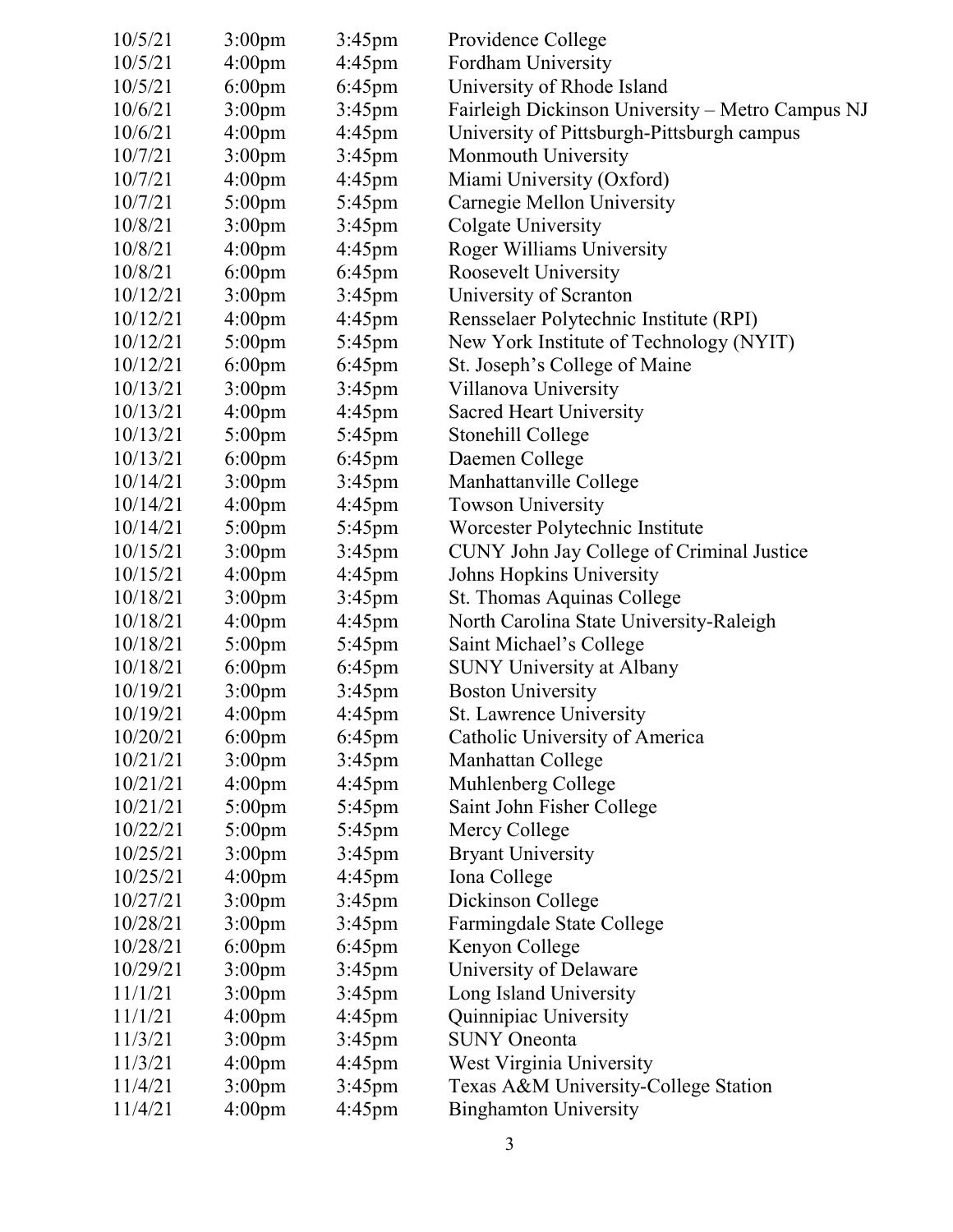| 11/8/21  | $3:00 \text{pm}$   | $3:45 \text{pm}$ | <b>SUNY Canton</b>                      |
|----------|--------------------|------------------|-----------------------------------------|
| 11/12/21 | $3:00 \text{pm}$   | $3:45 \text{pm}$ | Clarkson University                     |
| 11/17/21 | $3:00 \text{pm}$   | $3:45 \text{pm}$ | <b>Suffolk County Community College</b> |
| 12/6/21  | 4:00 <sub>pm</sub> | $4:45 \text{pm}$ | Nassau Community College                |

# *INFORMATION SESSIONS*

### **University of Chicago**

Virtual and In Person Information Sessions Virtual and In Person Tours For additional information visit<https://collegeadmissions.uchicago.edu/visit>

### **SUNY Plattsburgh**

Representatives visiting Bohemia, East Meadow, East Northport, Garden City and Selden To register visit<https://apply.plattsburgh.edu/portal/long-island-appointments>

### **SUNY Upstate Virtual Info Sessions**

Radiation Therapy, UltraSound, Clinical Laboratory Sciences, Respiratory Therapy, Medical Imaging/Radiology, Virtual RN, Virtual Upstate Native Pre-Admission Workshop, Physical Therapy, 3+3 Doctor of Physical Therapy, Medical School Advisement Session For dates and additional information visit<https://engage.upstate.edu/portal/virtual-events>

### **University of Massachusetts – Boston**

Preview Days – Most Saturdays during the Fall semester and Information Sessions/Campus Tours during the week For additional information visit<https://admissions.umb.edu/freshman-students>

### **CUNY Information Sessions**

 $10/5 - 4:00$ pm  $10/19 - 4:00$ pm  $11/2 - 4:00$ pm For additional information visit <https://www.cuny.edu/admissions/undergraduate/welcomecenter/>

### **New York University – "Meet Your NYU Rep"**

Wednesday, October 6 6:00pm Informal virtual meeting to ask and have questions answered For additional information and to register visit <https://connect.nyu.edu/register/MeetYourRepSuffolkCounty>

### **University of Colorado**

In Person Information Sessions Friday, October 8 9:00am Friday, October 15 9:00am Friday, October 22 9:00am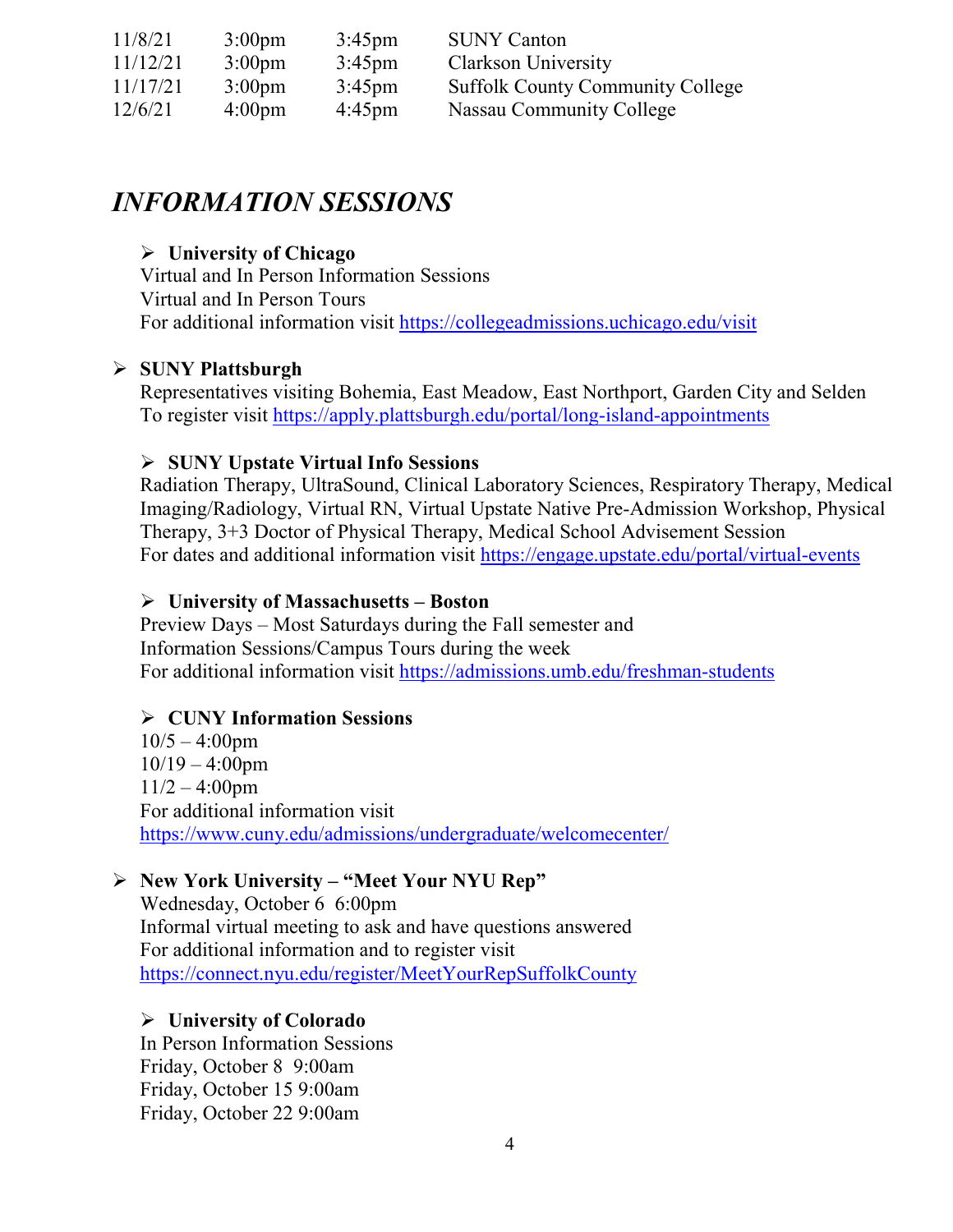For additional information visit https://admission.du.edu/portal/friday at du

### **Tulane University at Nassau County Museum of Art**

Sunday, October 10 Register for 3:00pm at [https://apply.tulane.edu/register/?id=2770d0b6-8110-476a-953b-](https://apply.tulane.edu/register/?id=2770d0b6-8110-476a-953b-3b04905367bf)[3b04905367bf](https://apply.tulane.edu/register/?id=2770d0b6-8110-476a-953b-3b04905367bf) Register for 5:00pm at [https://apply.tulane.edu/register/?id=a1773573-4396-4de8-a08f-](https://apply.tulane.edu/register/?id=a1773573-4396-4de8-a08f-082916392484)[082916392484](https://apply.tulane.edu/register/?id=a1773573-4396-4de8-a08f-082916392484) Several other programs are being offered also. For additional information visit<https://admission.tulane.edu/virtual-visiting>

### **Stevenson University**

October 12 7:00pm – Marriott Melville To register visit [https://forms.office.com/Pages/ResponsePage.aspx?id=cZxZk1VoIkC6xRQdgING0bKH2neV](https://forms.office.com/Pages/ResponsePage.aspx?id=cZxZk1VoIkC6xRQdgING0bKH2neV6utHiT8svdE7fQNUN1NMR0lWSklYNEZaT1BCUFhGU1hUNEdFUy4u) [6utHiT8svdE7fQNUN1NMR0lWSklYNEZaT1BCUFhGU1hUNEdFUy4u](https://forms.office.com/Pages/ResponsePage.aspx?id=cZxZk1VoIkC6xRQdgING0bKH2neV6utHiT8svdE7fQNUN1NMR0lWSklYNEZaT1BCUFhGU1hUNEdFUy4u)

### **Bates, Davidson, Oberlin & Occidental – Virtual Consortium**

Wednesday, 10/13 8:00 pm Tuesday, 10/26 8:00pm For additional information visit [https://connect.oberlin.edu/portal/consortium\\_student?utm\\_source=as\\_admissions&utm\\_medi](https://connect.oberlin.edu/portal/consortium_student?utm_source=as_admissions&utm_medium=email&utm_campaign=counselor) [um=email&utm\\_campaign=counselor](https://connect.oberlin.edu/portal/consortium_student?utm_source=as_admissions&utm_medium=email&utm_campaign=counselor)

### **University of Virginia**

On-Site Information Sessions Friday, 10/15 11:30am – 1:00pm Virtual School of Architecture Information Session Wednesday, 12/1 6:00pm – 7:00pm For additional information and to register visit [https://www.arch.virginia.edu/events/ugrad](https://www.arch.virginia.edu/events/ugrad-info-sessions-and-tours-fall-2021)[info-sessions-and-tours-fall-2021](https://www.arch.virginia.edu/events/ugrad-info-sessions-and-tours-fall-2021)

### **Rensselaer Polytechnic Institute, Rochester Institute of Technology, Syracuse University and Union College – Virtual Information Session**

Thursday, October 21  $7:00 \text{pm} - 8:00 \text{pm}$ To register visit<https://join.rit.edu/register/?id=33db33e6-09f8-482a-849f-fc4ee22b1fc2>

### **SCAD**

New York, NY Saturday, October 23 For additional information and to register visit [www.scad.edu/infosession](http://www.scad.edu/infosession) **Macaulay Honors College** Thursday, November 4  $4:00 \text{pm} - 5:00 \text{pm}$  For additional information and to register visit

[https://us02web.zoom.us/webinar/register/WN\\_-SHsGToCROS5k\\_upH1l7EQ](https://us02web.zoom.us/webinar/register/WN_-SHsGToCROS5k_upH1l7EQ)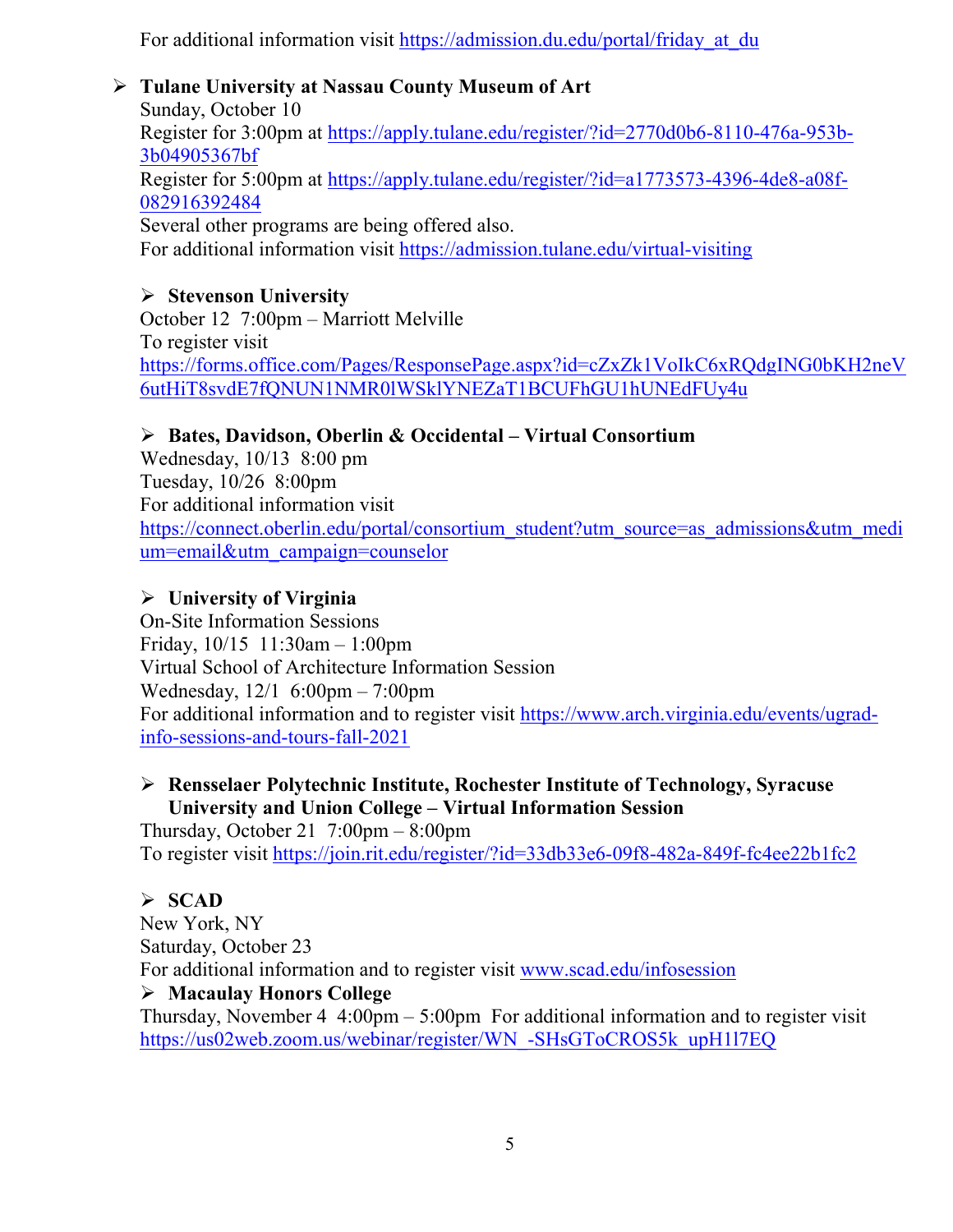# *OPEN HOUSES*

# **Northeastern University**

Beginning October 2 For additional information visit [https://ug-admissions.sites.northeastern.edu/fall-virtual-open](https://ug-admissions.sites.northeastern.edu/fall-virtual-open-house/)[house/](https://ug-admissions.sites.northeastern.edu/fall-virtual-open-house/)

### **Bentley University**

Sunday, October 3 11:00am – 3:00pm For additional information and to register visit [https://ugadmission.bentley.edu/register/FOH?utm\\_content=apply\\_college&utm\\_source=slate](https://ugadmission.bentley.edu/register/FOH?utm_content=apply_college&utm_source=slate&utm_medium=email&utm_campaign=guidance) [&utm\\_medium=email&utm\\_campaign=guidance](https://ugadmission.bentley.edu/register/FOH?utm_content=apply_college&utm_source=slate&utm_medium=email&utm_campaign=guidance)

### **Nichols College**

Sunday, 10/3 9:00am – 2:00pm Sunday, 11/7 9:00am – 2:00pm For additional information and to register visit [www.nichols.edu/admission](http://www.nichols.edu/admission)

### **Suffolk University**

October 3, 17 & 31 Visit [www.Suffolk.edu/openhouse](http://www.suffolk.edu/openhouse) for additional information

### **SUNY Geneseo**

In Person October 9 November 11 For additional information visit <https://www.geneseo.edu/admissions/virtual-fall-open-house>

### **SUNY Brockport**

October 9 November 13 Register today at [www.apply.brockport.edu/portal/openhouse2021](http://www.apply.brockport.edu/portal/openhouse2021)

### **SUNY Cortland**

Monday, October 11 Thursday, November 11 To learn more and register visit [www.cortland.edu/visit](http://www.cortland.edu/visit)

### **Mitchell College**

October 11 November 13 For additional information and to register visit <https://www.mitchell.edu/visit-us/>

### **Brooklyn College**

Honors College Virtual Open House Wednesday, 10/13 6:00pm via zoom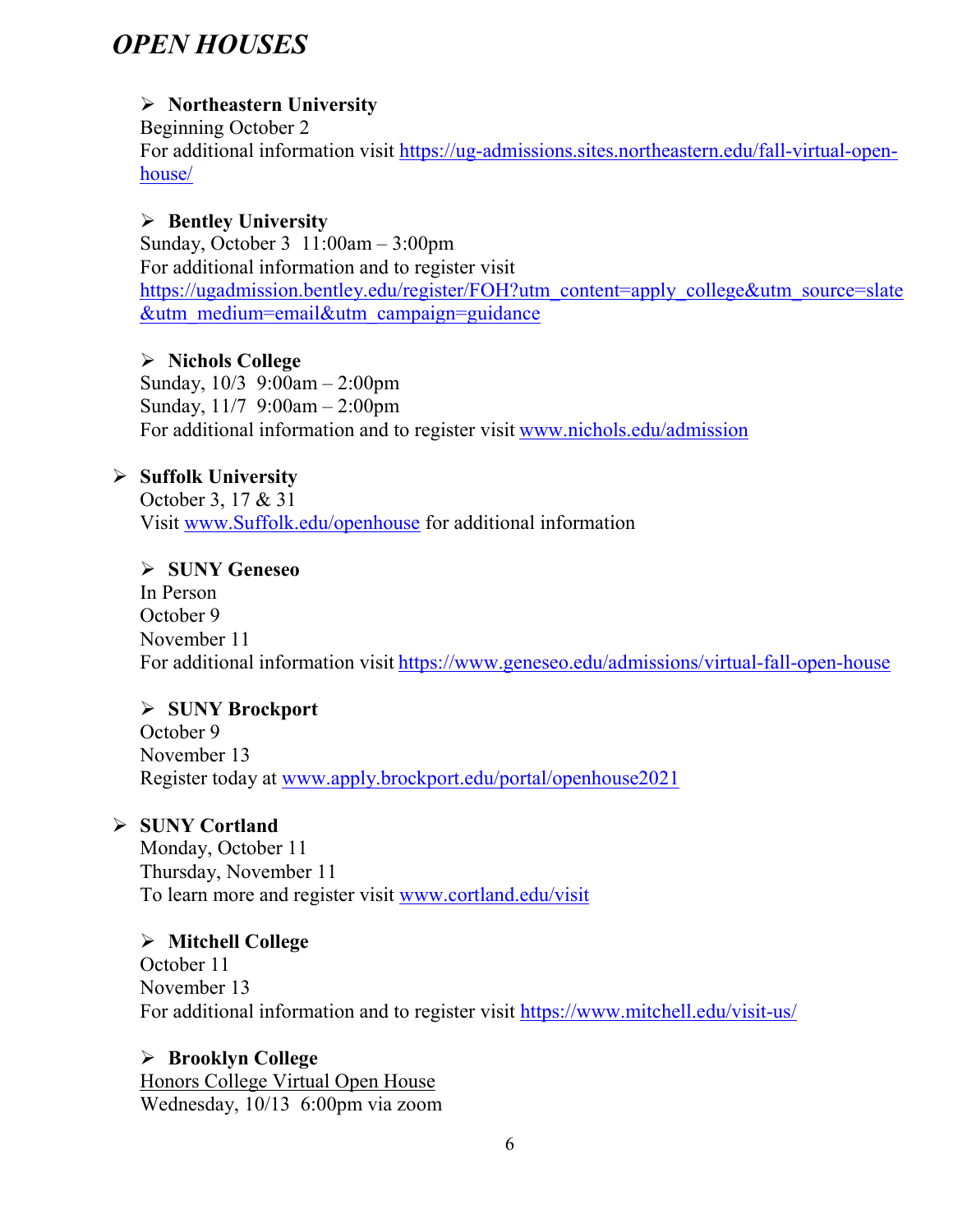Register in advance by October 11 <https://us02web.zoom.us/meeting/register/tZ0vce6spzIiHde6H47jTYKmH8YR8RdHI9Hf> Scholars College Virtual Open House Thursday, 10/28 6:00pm via zoom Register in advance by October 26 <https://us02web.zoom.us/meeting/register/tZwvduCspz0tHN0xkrU85x-uRIiXZV5UDFHi>

### **Daemen College**

Saturday, October 16 9:00am – 1:00pm For additional information visit [www.daemen.edu/openhouse](http://www.daemen.edu/openhouse)

### **University of Massachusetts – Boston**

Virtual Open House Saturday, October 16 For additional information visit<https://admissions.umb.edu/freshman-students>

### **Champlain College**

October 16 9:00am – 3:00pm November 6 9:00am – 3:00pm Register at [www.champlain.edu/foh](http://www.champlain.edu/foh)

### **American International College**

Saturday, October 16 9:00am – 12:00pm Saturday, November 13 10:00am – 1:00pm To register visit [www.aic.edu/oh](http://www.aic.edu/oh)

### **Bucknell University**

Saturday, October 16 8:30am – 3:00pm Saturday, November 13 8:30am – 3:00pm Virtual visits available also For additional information visit [https://www.bucknell.edu/meet-bucknell/plan-visit/open](https://www.bucknell.edu/meet-bucknell/plan-visit/open-houses/fall-open-houses)[houses/fall-open-houses](https://www.bucknell.edu/meet-bucknell/plan-visit/open-houses/fall-open-houses)

### **Macaulay Honors College**

October 18 5:00pm – 6:00pm For additional information and to register visit [https://macaulay.cuny.edu/calendar-of](https://macaulay.cuny.edu/calendar-of-events/open-house-101821/?utm_source=High+School+Counselors&utm_campaign=c145c529bc-EMAIL_CAMPAIGN_2019_03_28_06_21_COPY_01&utm_medium=email&utm_term=0_351ca1f759-c145c529bc-75288685)[events/open-house-](https://macaulay.cuny.edu/calendar-of-events/open-house-101821/?utm_source=High+School+Counselors&utm_campaign=c145c529bc-EMAIL_CAMPAIGN_2019_03_28_06_21_COPY_01&utm_medium=email&utm_term=0_351ca1f759-c145c529bc-75288685)[101821/?utm\\_source=High+School+Counselors&utm\\_campaign=c145c529bc-](https://macaulay.cuny.edu/calendar-of-events/open-house-101821/?utm_source=High+School+Counselors&utm_campaign=c145c529bc-EMAIL_CAMPAIGN_2019_03_28_06_21_COPY_01&utm_medium=email&utm_term=0_351ca1f759-c145c529bc-75288685)[EMAIL\\_CAMPAIGN\\_2019\\_03\\_28\\_06\\_21\\_COPY\\_01&utm\\_medium=email&utm\\_term=0\\_3](https://macaulay.cuny.edu/calendar-of-events/open-house-101821/?utm_source=High+School+Counselors&utm_campaign=c145c529bc-EMAIL_CAMPAIGN_2019_03_28_06_21_COPY_01&utm_medium=email&utm_term=0_351ca1f759-c145c529bc-75288685) [51ca1f759-c145c529bc-75288685](https://macaulay.cuny.edu/calendar-of-events/open-house-101821/?utm_source=High+School+Counselors&utm_campaign=c145c529bc-EMAIL_CAMPAIGN_2019_03_28_06_21_COPY_01&utm_medium=email&utm_term=0_351ca1f759-c145c529bc-75288685)

### **James Madison University**

October 23 - Virtual November 13 – On Campus For additional information visit [www.jmu.edu/openhouses](http://www.jmu.edu/openhouses)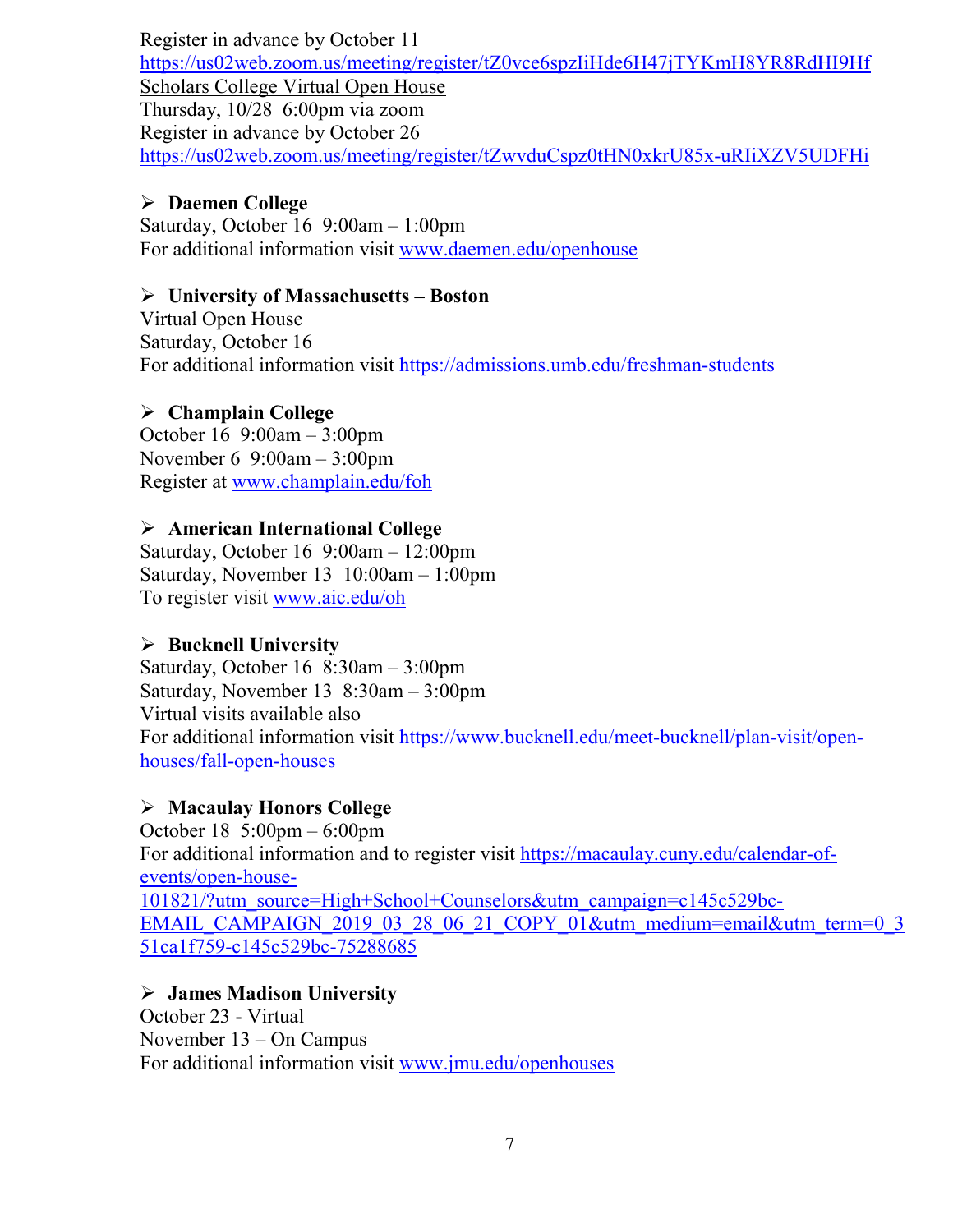### **SUNY Plattsburgh**

Saturday, October 23 Saturday, November 13 For additional information visit<https://www.plattsburgh.edu/admissions/visit/open-house.html>

### **SUNY Canton**

October 23, 30 November 13 For more information and to register visit [www.canton.edu/openhouse/](http://www.canton.edu/openhouse/)

# **SUNY Morrisville**

October 23 November 13 December 4 For additional information visit [www.morrisville.edu/open-house](http://www.morrisville.edu/open-house)

### **St. Joseph's College**

Sunday, October 24 10:00am For additional information call 631-687-4500 and to register visit <https://liadmissions.sjcny.edu/register/?id=5a8118da-f275-4157-9a37-2bd2d4b2bca2>

### **Manhattan College**

Sunday, October 24 Noon – 3:00pm Register today at [www.apply.manhattan.edu/register/openhouse21](http://www.apply.manhattan.edu/register/openhouse21) 

### **LeMoyne College**

Sunday, 10/24 10:00am Sunday, 11/7 10:00am For additional information visit<https://lemoyne.edu/Events/Open-House>

### **University of Scranton**

October 24 November 7 For additional information visit [www.scranton.edu/openhouse](http://www.scranton.edu/openhouse)

# **SUNY Potsdam**

Saturday, October 30 Saturday, November 13 For additional information visit [www.potsdam.edu](http://www.potsdam.edu/)

### **Eckerd College**

Monday, 11/8 8:00am – 11:30am On Campus Open House For additional information visit<https://www.eckerd.edu/admissions/open-house/>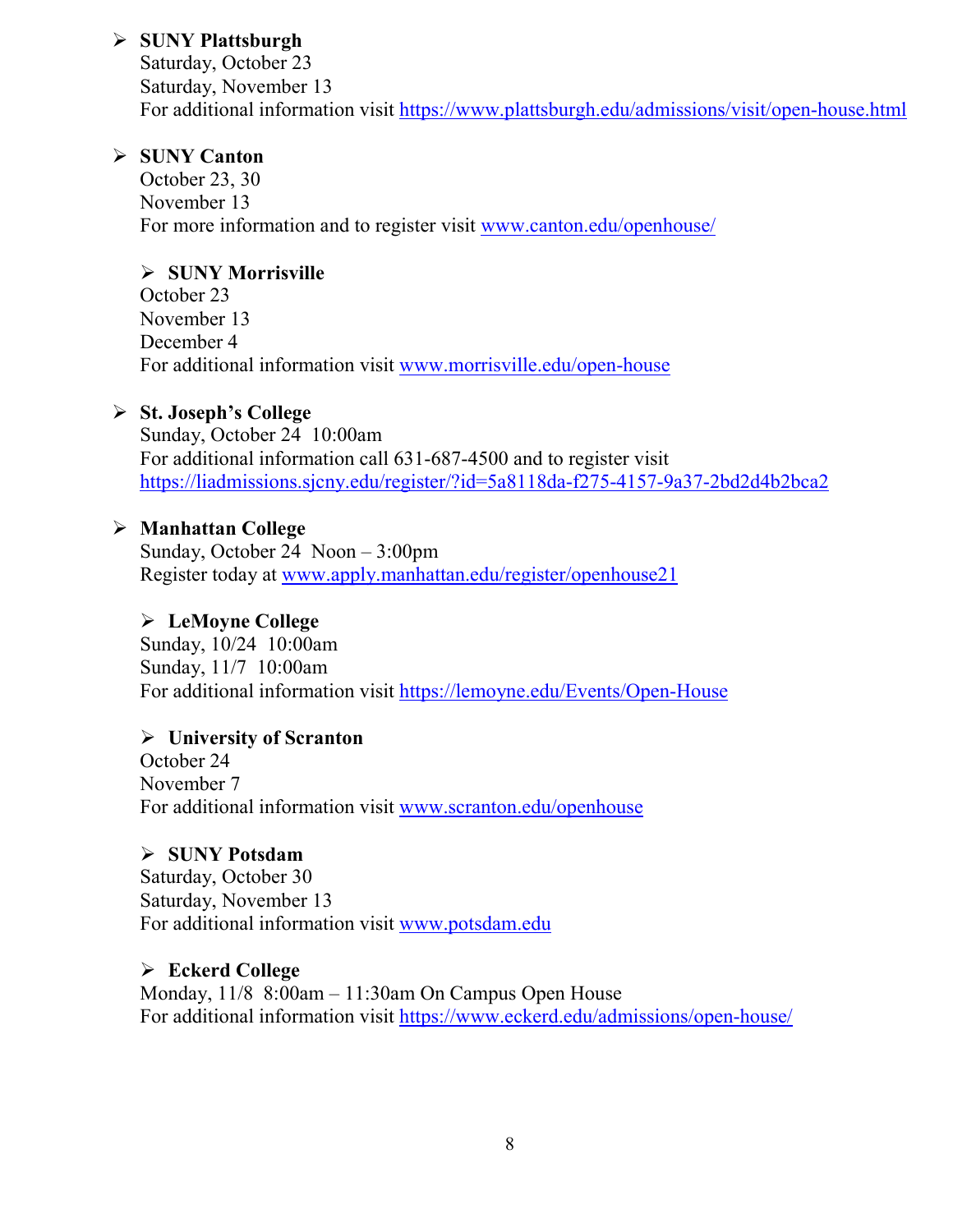### **Niagara University**

Many open house dates and various programs available in person and on-line. For a complete listing visit [https://apply.niagara.edu/portal/admission](https://apply.niagara.edu/portal/admission-events?utm_source=slate&utm_medium=email&utm_campaign=usnews_hs_email)[events?utm\\_source=slate&utm\\_medium=email&utm\\_campaign=usnews\\_hs\\_email](https://apply.niagara.edu/portal/admission-events?utm_source=slate&utm_medium=email&utm_campaign=usnews_hs_email)

# *VIRTUAL COLLEGE CAMPUS TOURS*

- $\triangleright$  Many colleges have registered with the following websites to provide students and families with virtual campus tours. Be sure to check them out!
	- o [www.campustours.com](http://www.campustours.com/)
	- o [www.youvisit.com](http://www.youvisit.com/)
	- o [www.ecampustours.com](http://www.ecampustours.com/)

# *COLLEGE FAIRS/SPECIAL PROGRAMS*

### **SUNY Plattsburgh**

October 5 – Financial Aid Presentation October 16 – Financial Aid Presentation For additional information visit [https://apply.plattsburgh.edu/portal/virtual-finaid](https://apply.plattsburgh.edu/portal/virtual-finaid-presentations)[presentations](https://apply.plattsburgh.edu/portal/virtual-finaid-presentations) Weekday and Saturday Campus Tours and Presentations offered For additional information visit<https://apply.plattsburgh.edu/portal/campus-presentations>

### **Liberal Arts College Fairs – Virtual**

**Claremont McKenna College, Colorado College, Denison, Grinnell College, Macalester College, Pitzer College, Rhodes College, Rollins, Scripps College, Sewanee University, St. John's College, Trinity University, Union College, University of Richmond** Wednesday, 10/6 6:00pm – 8:00pm CDT For additional information and to register visit [www.admissions.trinity.edu/register/s\\_liberal\\_arts\\_2021](http://www.admissions.trinity.edu/register/s_liberal_arts_2021)

## **SUNY: EOP Information Sessions**

Thursday, October 21 3pm, [https://engage.suny.edu/portal/eop\\_sessions?id=1297af32-544c-](https://engage.suny.edu/portal/eop_sessions?id=1297af32-544c-4123-b218-90ea56280e3f)[4123-b218-90ea56280e3f](https://engage.suny.edu/portal/eop_sessions?id=1297af32-544c-4123-b218-90ea56280e3f)

Thursday, November 4 3pm, [https://engage.suny.edu/portal/eop\\_sessions?id=d476f4f0-9eb5-](https://engage.suny.edu/portal/eop_sessions?id=d476f4f0-9eb5-4eee-8515-0e5fabf155ee) [4eee-8515-0e5fabf155ee](https://engage.suny.edu/portal/eop_sessions?id=d476f4f0-9eb5-4eee-8515-0e5fabf155ee)

Thursday, November 18 3pm, [https://engage.suny.edu/portal/eop\\_sessions?id=3ec34301](https://engage.suny.edu/portal/eop_sessions?id=3ec34301-e061-4f4e-b1db-333b64ef5fc1) [e061-4f4e-b1db-333b64ef5fc1](https://engage.suny.edu/portal/eop_sessions?id=3ec34301-e061-4f4e-b1db-333b64ef5fc1)

Thursday, December 16 3pm, [https://engage.suny.edu/portal/eop\\_sessions?id=9d71e98e-](https://engage.suny.edu/portal/eop_sessions?id=9d71e98e-68b1-421c-8fbe-6b90915ba08d)[68b1-421c-8fbe-6b90915ba08d](https://engage.suny.edu/portal/eop_sessions?id=9d71e98e-68b1-421c-8fbe-6b90915ba08d)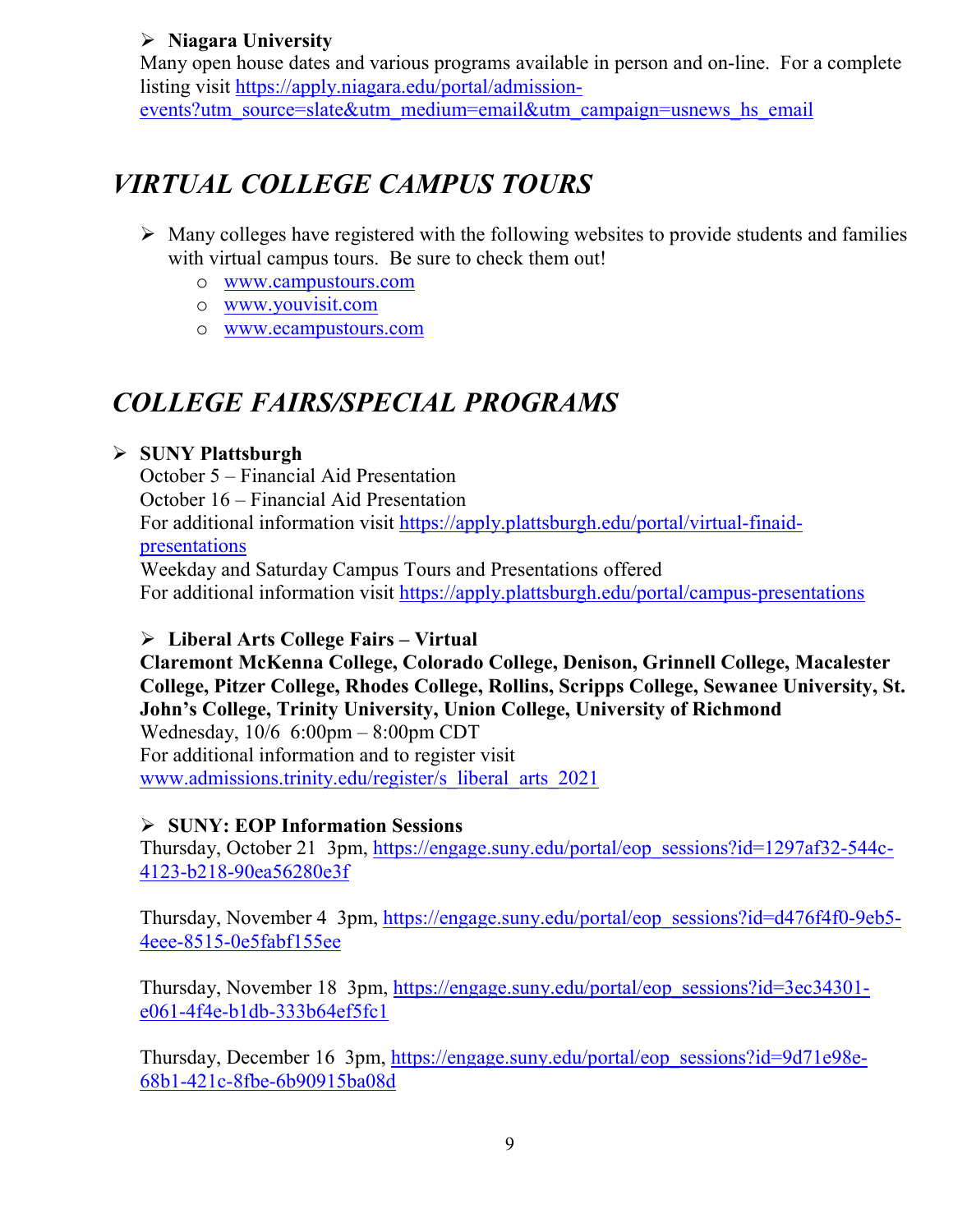### **SUNY: Culturally Diverse Programs at SUNY Information Session**

Thursday, October 21 4:30pm, [https://engage.suny.edu/register/?id=bf46614b-131b-47c2-](https://engage.suny.edu/register/?id=bf46614b-131b-47c2-8974-ea08fccb2756) [8974-ea08fccb2756](https://engage.suny.edu/register/?id=bf46614b-131b-47c2-8974-ea08fccb2756)

### **SUNY: How to Apply to SUNY**

Wednesday, October 27 5:30pm, https://engage.suny.edu/portal/how to apply?id=3ee30a29[e9ad-4d99-a525-2ccdd77762ae](https://engage.suny.edu/portal/how_to_apply?id=3ee30a29-e9ad-4d99-a525-2ccdd77762ae)

### **SUNY: Hey Sports Fans!** Learn about degree options for sports-related careers.

Thursday, November 4 6:30pm, [https://engage.suny.edu/register/?id=cdd64ada-ab61-4be4-](https://engage.suny.edu/register/?id=cdd64ada-ab61-4be4-9b60-c24c1746a541) [9b60-c24c1746a541](https://engage.suny.edu/register/?id=cdd64ada-ab61-4be4-9b60-c24c1746a541)

### **SUNY: Which SUNY are you?**

Wednesday, November 17 5:30pm, [https://engage.suny.edu/portal/which\\_suny\\_virtual?id=76941883-6783-43ee-8d5c](https://engage.suny.edu/portal/which_suny_virtual?id=76941883-6783-43ee-8d5c-a7f8d04633ab)[a7f8d04633ab](https://engage.suny.edu/portal/which_suny_virtual?id=76941883-6783-43ee-8d5c-a7f8d04633ab) Wednesday, December 15 5:30pm, [https://engage.suny.edu/portal/which\\_suny\\_virtual?id=1622a0c7-8128-4cd8-b040](https://engage.suny.edu/portal/which_suny_virtual?id=1622a0c7-8128-4cd8-b040-a0702589af91) [a0702589af91](https://engage.suny.edu/portal/which_suny_virtual?id=1622a0c7-8128-4cd8-b040-a0702589af91)

### **Coalition For College Virtual College Fair**

October 5 & 6 Featuring over 140 colleges and universities For additional information visit [https://www.coalitionforcollegeaccess.org/october-virtual-college](https://www.coalitionforcollegeaccess.org/october-virtual-college-fair?utm_source=counselor&utm_medium=email&utm_campaign=events)[fair?utm\\_source=counselor&utm\\_medium=email&utm\\_campaign=events](https://www.coalitionforcollegeaccess.org/october-virtual-college-fair?utm_source=counselor&utm_medium=email&utm_campaign=events)

### **SUNY Virtual College Fairs**

Tuesday, October 5 6-8pm,<https://app.brazenconnect.com/a/suny/e/e6jp3> Thursday, October 7 5-7pm,<https://app.brazenconnect.com/a/suny/e/l5q2w> Sunday, October 17 1-3pm,<https://app.brazenconnect.com/a/suny/e/NBvLb>

### **Tufts University**

## **Time Management Techniques With the STAAR Center**

Wednesday, October 6 5:00pm – 6:00pm For additional information visit [https://ugrad.admissions.tufts.edu/register/?id=c8edbe45-](https://ugrad.admissions.tufts.edu/register/?id=c8edbe45-9e54-44f3-bd73-1cf22a964353) [9e54-44f3-bd73-1cf22a964353](https://ugrad.admissions.tufts.edu/register/?id=c8edbe45-9e54-44f3-bd73-1cf22a964353)

### **Diversity, Equity, Inclusion & Justice – DEIJ and Anti Racism Work at Tufts** Tuesday, October 12 5:00 pm - 6:00pm

For additional information visit [https://ugrad.admissions.tufts.edu/register/?id=3d11097c-](https://ugrad.admissions.tufts.edu/register/?id=3d11097c-3b95-46de-8828-57ca9035d433)[3b95-46de-8828-57ca9035d433](https://ugrad.admissions.tufts.edu/register/?id=3d11097c-3b95-46de-8828-57ca9035d433)

### **CUNY Virtual College Fair – 25 Campuses**

Thursday,  $10/7$  3:00pm – 6:00pm For additional information visit<https://www.cuny.edu/admissions/undergraduate/college-fair/>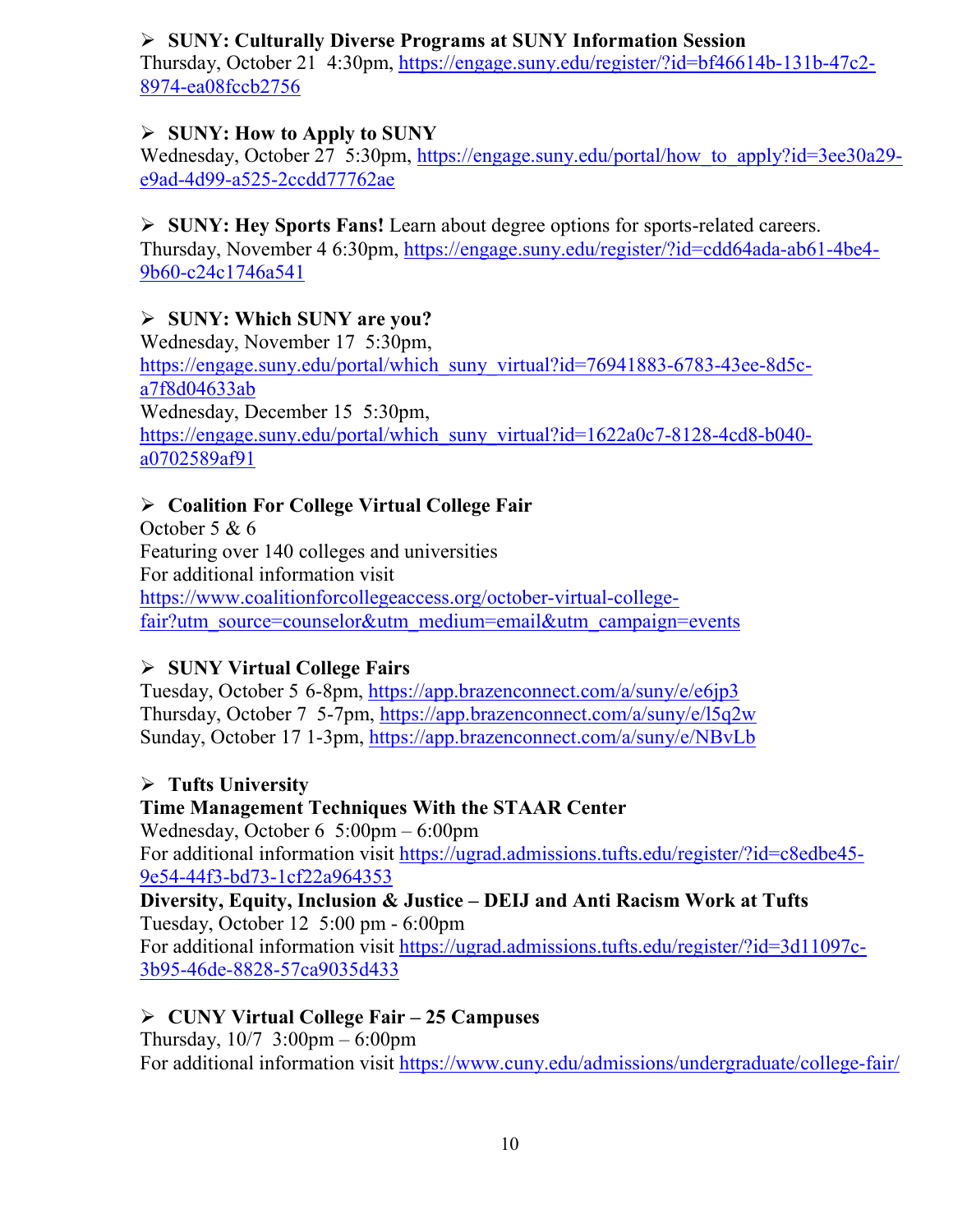## **Bucknell University**

This virtual program is designed to afford students from traditionally underrepresented groups, an opportunity to engage with current students for small group discussions & activities, meet and interact with Bucknell faculty, learn from admissions how to prepare your Bucknell application, explore Bucknell resources. Apply for this competitive program as limited spaces available. For additional information and to apply visit [https://www.bucknell.edu/meet](https://www.bucknell.edu/meet-bucknell/plan-visit/camps-conferences-visit-programs/journey-bucknell)[bucknell/plan-visit/camps-conferences-visit-programs/journey-bucknell](https://www.bucknell.edu/meet-bucknell/plan-visit/camps-conferences-visit-programs/journey-bucknell) Priority application deadline is Monday, 10/11

### **Vassar College**

### **Rooted: Community at Vassar**

Rooted is an **on-campus event** that will allow students and their families to explore the many ways Vassar builds a diverse community and a sense of belonging. The program will include dean and student panels, time to connect with campus resources, and student led tours. Saturday, October 10 1:00pm – 4:30pm

### For additional information visit<https://www.vassar.edu/admissions/apply/diversity/rooted> **Vassar View**

Vassar View is a **virtual program** that provides an in-depth understanding of the College to high school seniors from backgrounds that have often been overlooked and underrepresented at the nation's most selective colleges and universities. The program will cover a myriad of opportunities at Vassar and showcase the rich diversity that exists on our campus.

Vassar View Application Deadline: October 1

For additional information visit<https://www.vassar.edu/admissions/vassarview>

### **Drexel University**

Crafting Your Portfolio For College Success Wednesday, October 20 6:00pm – 7:00pm Exploring Your Academic Interests Wednesday, November 17 6:00pm – 7:00pm For additional information visit [https://drexel.edu/undergrad/visit/webinars?utm\\_source=slate&utm\\_medium=email&utm\\_ca](https://drexel.edu/undergrad/visit/webinars?utm_source=slate&utm_medium=email&utm_campaign=app-prep-wkshp-counselors-gen) [mpaign=app-prep-wkshp-counselors-gen](https://drexel.edu/undergrad/visit/webinars?utm_source=slate&utm_medium=email&utm_campaign=app-prep-wkshp-counselors-gen)

## **Alpha Phi Alpha/Eta Theta Lambda – HBCU Virtual College Tour**

Saturday, October 23 Saturday, October 30 For additional information and to register visit [www.etleducationfoundation.org](http://www.etleducationfoundation.org/)

 **Bentley College – Falcon Diversity Day** Saturday, October 23 8:30am – 3:00pm Register at [https://ugadmission.bentley.edu/register/falcon-diversity by October 18](https://ugadmission.bentley.edu/register/falcon-diversity%20by%20October%2018)

### **Davidson College**

October  $24 - 25$ 

Virtual college visit for historically excluded racial & ethnic groups who are first to attend college and students from rural or low-income backgrounds.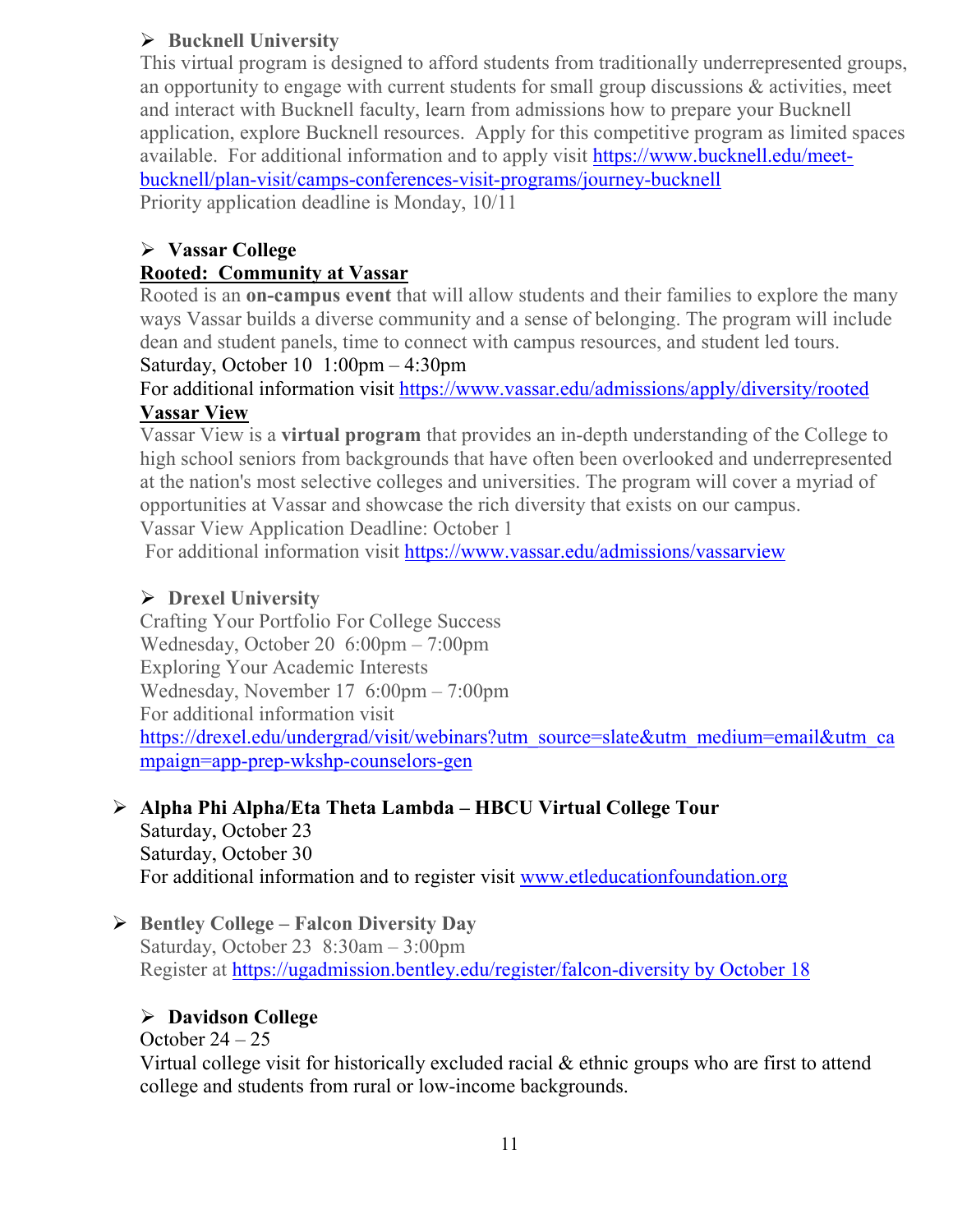For additional information visit [https://www.davidson.edu/admission-and-financial](https://www.davidson.edu/admission-and-financial-aid/visit/access-davidson)[aid/visit/access-davidson](https://www.davidson.edu/admission-and-financial-aid/visit/access-davidson)

### **Oberlin College & Conservatory**

Apply to the Fall Multicultural Visit Program for an all-expenses-paid trip to Oberlin College. October 28 – 30 (In Person) Application deadline 10/11 November  $4 - 6$  (In Person) Application deadline  $10/11$ December  $1 - 3$  (Virtual) No application deadline For additional information and to apply visit [https://connect.oberlin.edu/register/mvpapp\\_2021](https://connect.oberlin.edu/register/mvpapp_2021)

# *FINANCIAL AID/SCHOLARSHIPS*

# *CSS PROFILE (AVAILABLE 10/1/2021)*

 $\triangleright$  If one of your colleges requires the CSS Profile, you must complete the profile online via [www.collegeboard.org](http://www.collegeboard.org/). The Profile assists colleges in awarding private scholarships and grants. The Profile can only be accessed online.

### *FAFSA Free Application for Federal Student Aid- (AVAILABLE 10/1/2021)*

- $\triangleright$  The FAFSA is the form used by all two- and four-year colleges, universities and career schools for the awarding of [federal student aid](http://studentaid.ed.gov/students/publications/student_guide/2010-2011/english/typesofFSA_grants.htm) and most state and college aid. Students should apply as soon as possible online via [www.fafsa.gov.](http://www.fafsa.gov/)
- Sign up for your **Federal Student Aid ID # NOW! Both Students and Parents need to have an FSA ID**. Visit [www.fsaid.ed.gov](http://www.fsaid.ed.gov/) to do so.

### **SUNY FAFSA Completion Workshops**

- Time for Completion Tuesdays, November 9 6pm, [https://engage.suny.edu/register/?id=8a77ccff-35a6-4b3f-9f43-](https://engage.suny.edu/register/?id=8a77ccff-35a6-4b3f-9f43-6b4be5c28b19) [6b4be5c28b19](https://engage.suny.edu/register/?id=8a77ccff-35a6-4b3f-9f43-6b4be5c28b19)
- Time for Completion Tuesdays, November 16 6pm, [https://engage.suny.edu/register/?id=06fb703c-3cb5-476c-a5a1-](https://engage.suny.edu/register/?id=06fb703c-3cb5-476c-a5a1-37e73708f764) [37e73708f764](https://engage.suny.edu/register/?id=06fb703c-3cb5-476c-a5a1-37e73708f764)
- Time for Completion Tuesdays, November 23 6pm, [https://engage.suny.edu/register/?id=0cbd30b4-9963-4a5e-b449-](https://engage.suny.edu/register/?id=0cbd30b4-9963-4a5e-b449-679227431bde) [679227431bde](https://engage.suny.edu/register/?id=0cbd30b4-9963-4a5e-b449-679227431bde)
- Tiempo para completar tu solicitud para ayuda financier, November 30 6pm, [https://engage.suny.edu/register/?id=dcae4277-8088-4102-9693](https://engage.suny.edu/register/?id=dcae4277-8088-4102-9693-e6bebf732455) [e6bebf732455](https://engage.suny.edu/register/?id=dcae4277-8088-4102-9693-e6bebf732455)

### **SUNY Financial Aid Information Sessions**

• Talk About Financial Aid-in Spanish, Tuesday October 19 6pm, https://engage.suny.edu/portal/financial aid sessions virtual?id=c660ab2f-[7659-43e8-a299-617d10fca127](https://engage.suny.edu/portal/financial_aid_sessions_virtual?id=c660ab2f-7659-43e8-a299-617d10fca127)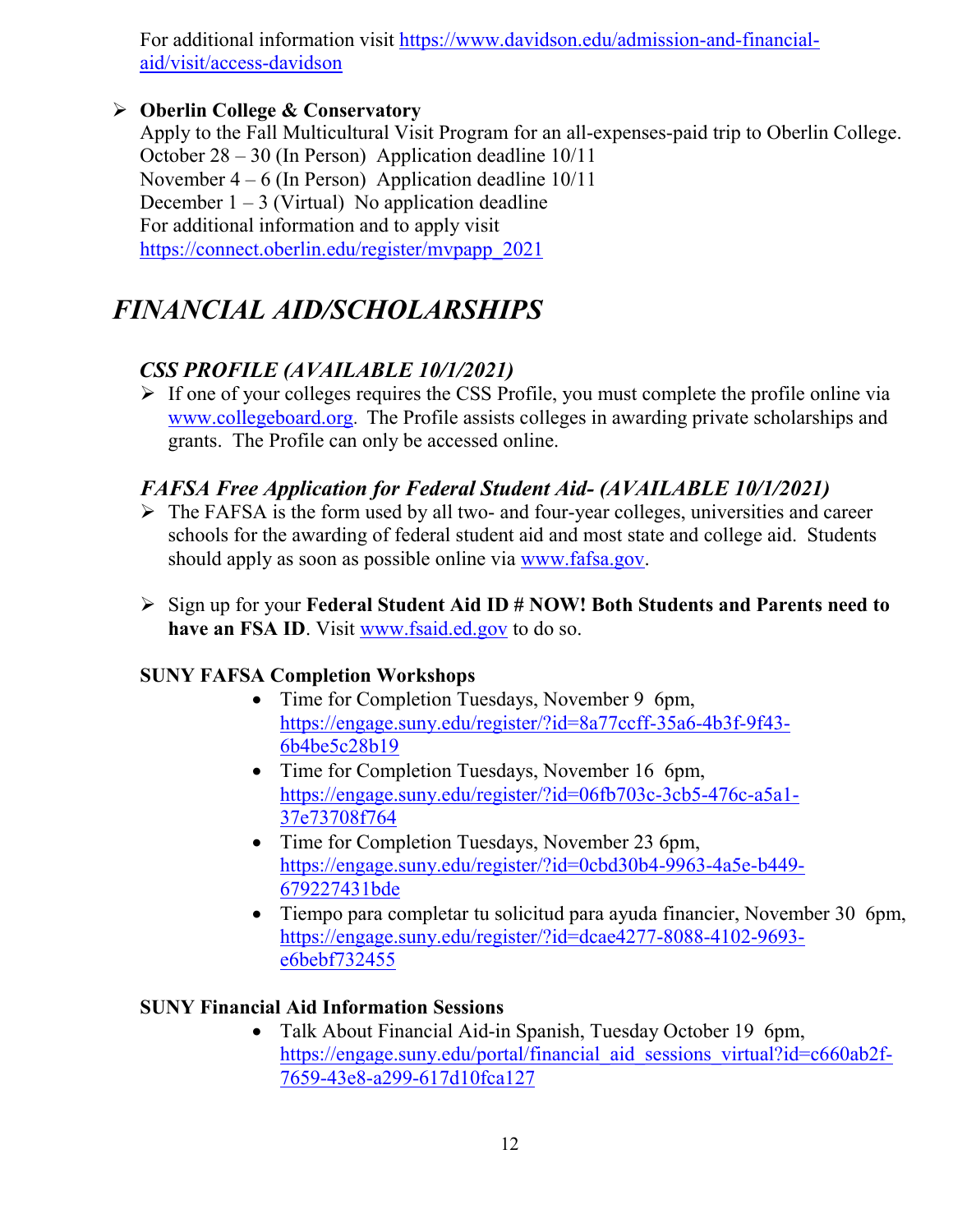### **Scholarships.com**

Register today at [www.scholarships.com](http://www.scholarships.com/) to receive **FREE** scholarship information

### **Fastweb.com**

Register today at [www.fastweb.com](http://www.fastweb.com/) to receive **FREE** scholarship information.

### **My College Dollars**

Register today at [www.mycollegedollars.com](http://www.mycollegedollars.com/) to receive **FREE** scholarship information.

### **Scholarships**

 Visit the websites below for scholarship opportunities: [www.connections101.com](http://www.connections101.com/) [www.scholarships4students.com](http://www.scholarships4students.com/) [www.fastweb.com](http://www.fastweb.com/) [www.scholarshipexperts.com](http://www.scholarshipexperts.com/) [www.scholarships.com](http://www.scholarships.com/) [www.finaid.org](http://www.finaid.org/)

### **NYS Regents Awards for Children of Deceased and Disabled Veterans**

Provides \$450 per year to students whose parent(s) served in the U.S. Armed Forces during specified periods of war or national emergency and, as a result of service, either died, suffered a 40% or more disability, was classified as missing in action, or was a prisoner of war. The veteran must currently be a New York State resident or have been a New York State resident at the time of death or classification as missing in action. For additional information visit<https://www.hesc.ny.gov/pay-for-college/military-corner.html>

### **NYS Military Enhanced Recognition Incentive and Tribute (MERIT)**

The Military Enhanced Recognition Incentive and Tribute (MERIT) Scholarship provides financial aid to children, spouses and financial dependents of members of the United States Armed Forces or state organized militia who, at any time on or after August 2, 1990, while New York State residents, died or became severely and permanently disabled while performing their military duties, whether in combat or not. For additional information visit <https://www.hesc.ny.gov/pay-for-college/military-corner.html>

### **NYS STEM Incentive Program**

Provides full SUNY or CUNY tuition scholarship for top 10 percent of NYS high school students if pursuing STEM degree and work in a STEM field in NYS for 5 years. For additional information visit [www.hesc.ny.gov](http://www.hesc.ny.gov/)

### **NYS Math & Science Teaching Incentive Scholarship**

Offered for students to pursue careers in secondary math and science teachers. For more information visit [www.hesc.ny.gov](http://www.hesc.ny.gov/)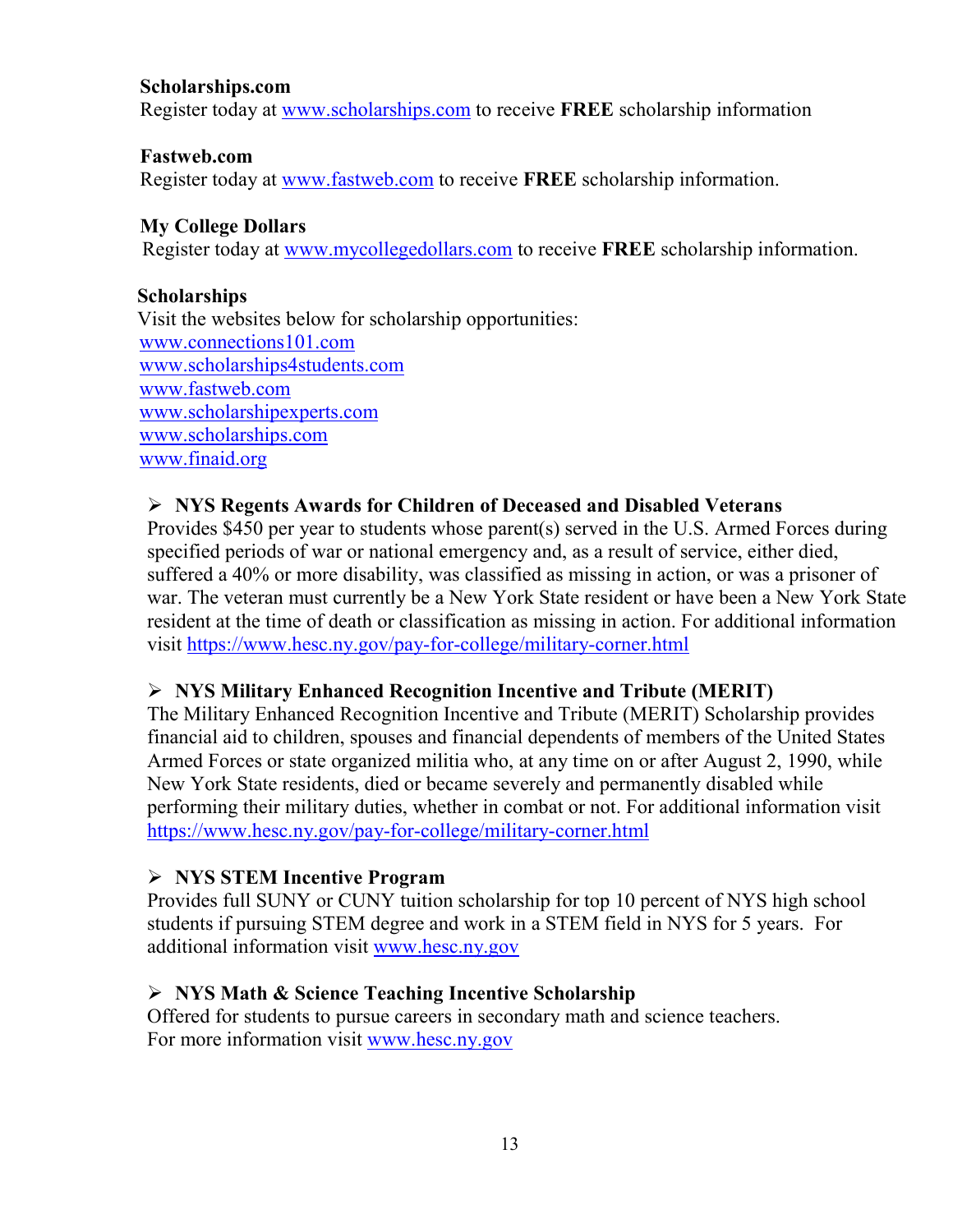### **NYS Teacher Education Assistance for College and Higher Education (TEACH) Grant**

Grants up to \$4,000.00 per year to students in exchange for service at public or private elementary or secondary schools that serve students from low-income families. For more information visit [www.hesc.ny.gov](http://www.hesc.ny.gov/) 

### **NYS Tuition Assistance Program (TAP)**

Helps eligible NY residents pay tuition at approved schools in NYS. Annual TAP awards can be up to \$5,665.00. Because TAP is a grant – it does not have to be paid back. For additional information visit [www.hesc.ny.gov/tap](http://www.hesc.ny.gov/tap)

### **NYS Excelsior Scholarship**

The program covers tuition for eligible SUNY and CUNY students whose families who earn \$125,000. For additional information visit [www.hesc.ny.gov/](http://www.hesc.ny.gov/)excelsior

### **NYS Dream Act**

The Senator Jose Peralta NYS DREAM Act (DREAM Act) allows undocumented and other eligible students to apply for New York State financial aid. Students who meet the NYS DREAM Act's eligibility requirements for high school attendance, high school completion, in-state SUNY or CUNY tuition, and citizenship or immigration status will be able to apply for one or more NYS student financial aid programs. For additional information visit [www.hesc.ny.gov/dream](http://www.hesc.ny.gov/dream)

### o **SUNY NYS Dream ACT Workshops:**

- o Saturday, November 6 10am-English session, [https://engage.suny.edu/portal/dream\\_act\\_workshops?id=74685943-7c49-](https://engage.suny.edu/portal/dream_act_workshops?id=74685943-7c49-4330-b779-55ad83c5ba99) [4330-b779-55ad83c5ba99](https://engage.suny.edu/portal/dream_act_workshops?id=74685943-7c49-4330-b779-55ad83c5ba99)
- o Saturday, November 6 12pm-Spanish session, [https://engage.suny.edu/portal/dream\\_act\\_workshops?id=3808f271-4ffb-](https://engage.suny.edu/portal/dream_act_workshops?id=3808f271-4ffb-4aab-b9bd-507281ac28c2)[4aab-b9bd-507281ac28c2](https://engage.suny.edu/portal/dream_act_workshops?id=3808f271-4ffb-4aab-b9bd-507281ac28c2)

### **NYS Enhanced Tuition Award**

This program enables NY students attending private not-for-profit colleges in NY to receive financial assistance to complete their college degree. The program provides a maximum award of \$6,000, requires participating private colleges to provide a match and freeze student tuition for the duration of the award – maximizing the financial benefit to the student. For additional information visit [www.hesc.ny.gov](http://www.hesc.ny.gov/)

### **Scholarship Opportunities for African American Students**

For Additional information visit

[www.scholarshiplibrary.com/index\\_php?title=Category:African\\_American&pageuntil=CSF-](http://www.scholarshiplibrary.com/index_php?title=Category:African_American&pageuntil=CSF-McCall+Educational+Foundation#mw-pages)[McCall+Educational+Foundation#mw-pages](http://www.scholarshiplibrary.com/index_php?title=Category:African_American&pageuntil=CSF-McCall+Educational+Foundation#mw-pages)

**College Board Scholarship Opportunities**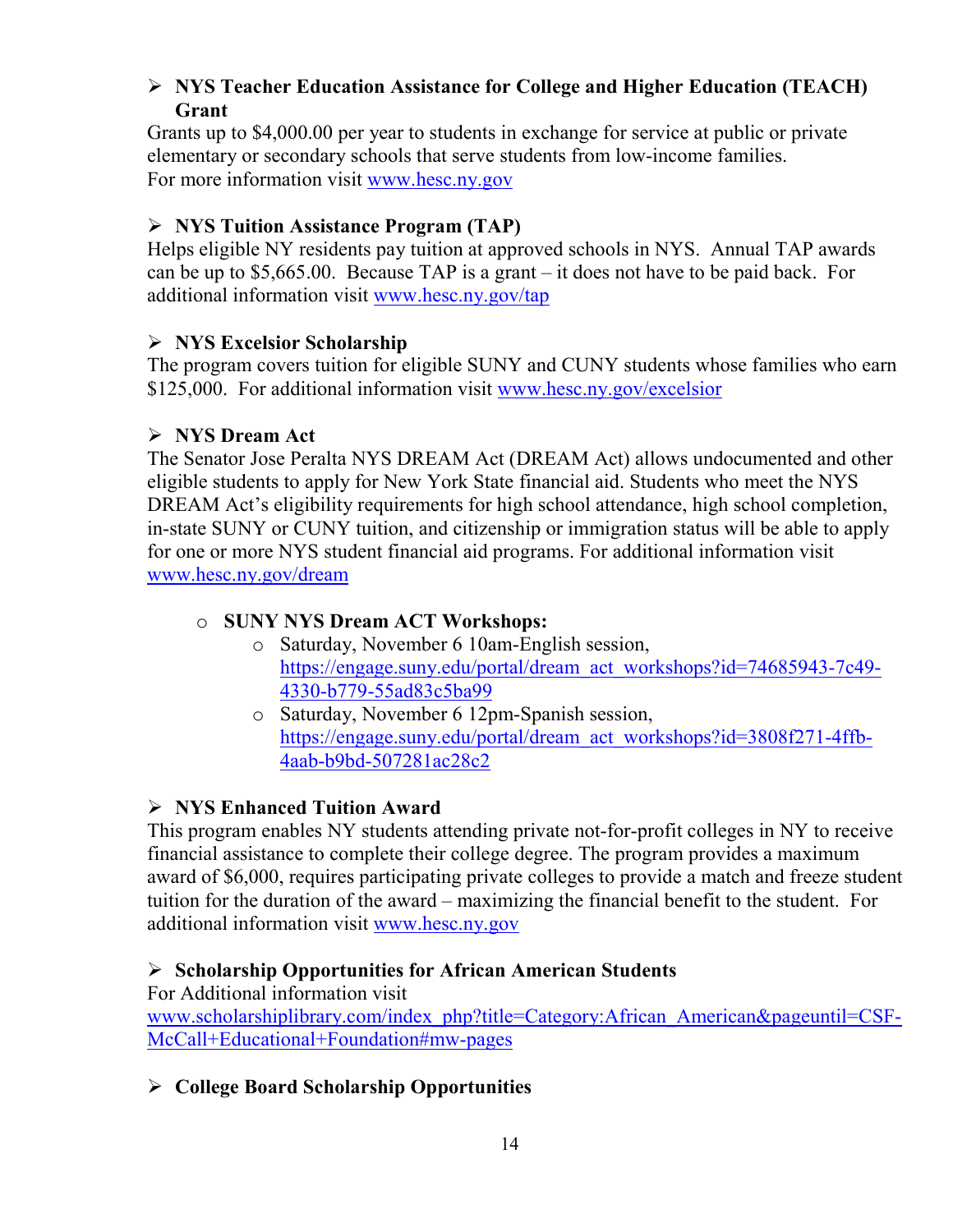Various scholarship opportunities available. For additional information visit [https://opportunity.collegeboard.org/home?SFMC\\_cid=EM383801&rid=47436562](https://opportunity.collegeboard.org/home?SFMC_cid=EM383801&rid=47436562)

### **Boston University Board of Trustee Scholarship Opportunity**

We are pleased to announce the 46th annual Boston University Trustee Scholarship Competition. For more than four decades, the Boston University Trustee Scholars Program has attracted students with outstanding academic ability from around the world. Trustee Scholars rank at the top of their classes and demonstrate exceptional leadership in their schools and communities. Scholarship recipients are selected by a faculty committee from a competitive pool of applicants after rigorous review. The Trustee Scholarship covers full undergraduate tuition plus orientation and mandatory undergraduate student fees for four years. To be considered, students must submit their application for admission with one Trustee Scholarship essay by **December 1, 2021**. More information about the Trustee Scholarship can be found by visiting [https://www.bu.edu/admissions/tuition-aid/scholarships-financial](https://www.bu.edu/admissions/tuition-aid/scholarships-financial-aid/first-year-merit/trustee/?j=151414&sfmc_sub=6082702&l=205_HTML&u=4296959&mid=514005790&jb=9)[aid/first-year-](https://www.bu.edu/admissions/tuition-aid/scholarships-financial-aid/first-year-merit/trustee/?j=151414&sfmc_sub=6082702&l=205_HTML&u=4296959&mid=514005790&jb=9)

[merit/trustee/?j=151414&sfmc\\_sub=6082702&l=205\\_HTML&u=4296959&mid=514005790](https://www.bu.edu/admissions/tuition-aid/scholarships-financial-aid/first-year-merit/trustee/?j=151414&sfmc_sub=6082702&l=205_HTML&u=4296959&mid=514005790&jb=9)  $&ib=9$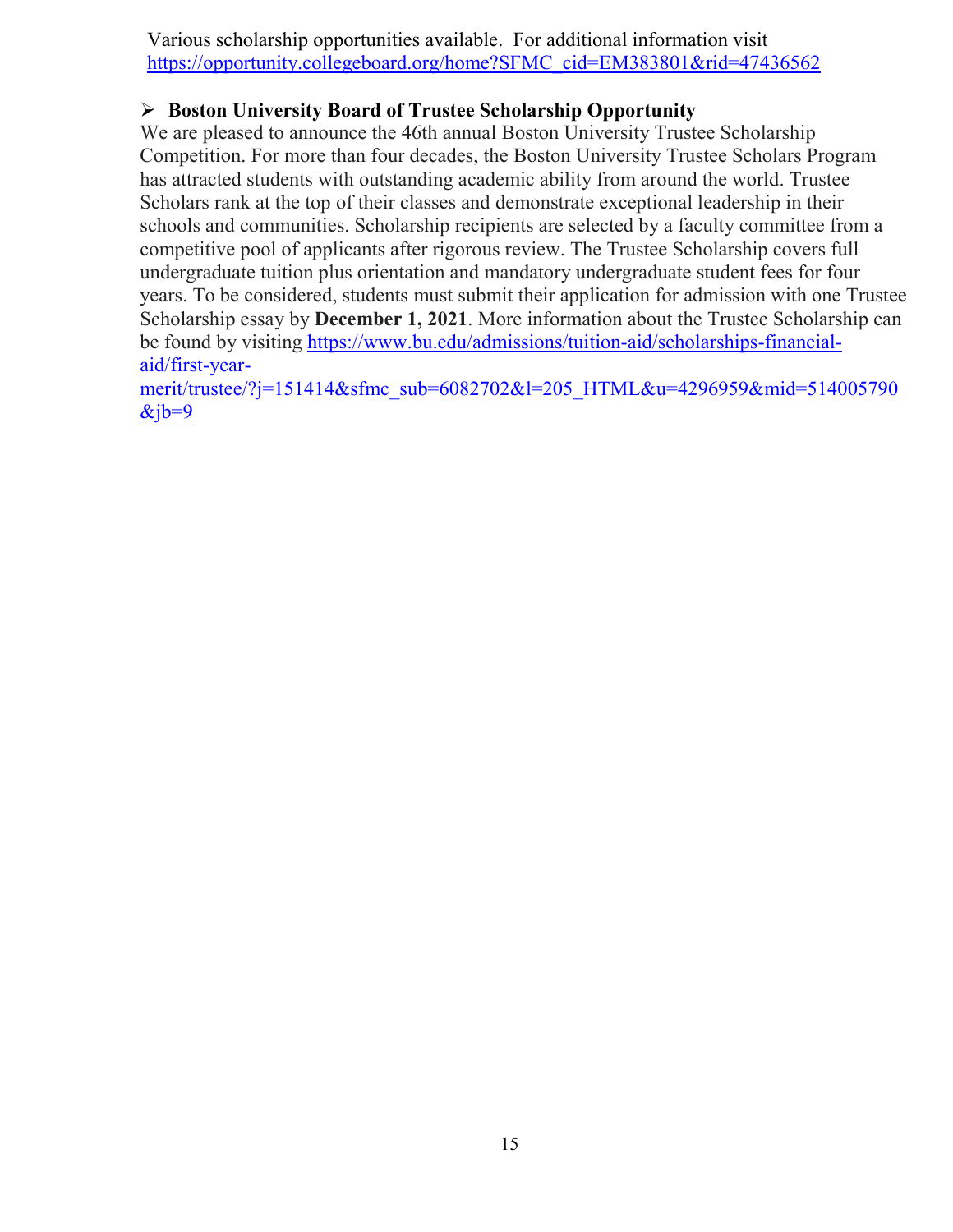

# *La Oficina de Universidad Friday Flyer 1 de Octubre de 2021*

### **Estudiantes de grado 12:**

- Únase al aula de Google de College Office lo antes posible si aún no lo ha hecho. El código de la clase es: **gpnvrjt**. Una vez conectado, encontrará una gran cantidad de material a su disposición, desde guías prácticas, videos útiles y documentos, así como una lista de las próximas visitas a universidades virtuales programadas solo para estudiantes de Huntington High School.
- Como recordatorio, asegúrese de registrarse en la cuenta Remind de la Clase de Orientación de 2022 con el código de clase **@ 8d27kc** para que reciba mensajes importantes del Departamento de Orientación. Además, inicie sesión en su cuenta de Naviance y asegúrese de que la dirección de correo electrónico que aparece sea su correo electrónico personal. ¡Su dirección de correo electrónico de HUFSD no es un correo electrónico activo y sin su dirección de correo electrónico personal no recibirá mensajes importantes de Guidance!

### **Estudiantes de grado 11**:

- Únase al aula de Google de la Oficina de Universidad lo antes posible si aún no lo ha hecho. El código de la clase es: **jilda7q**. Una vez conectado, encontrará una gran cantidad de material a su disposición, desde guías prácticas, videos útiles y documentos, así como una lista de las próximas visitas a universidades virtuales programadas solo para estudiantes de Huntington High School.
- Como recordatorio, asegúrese de registrarse en la cuenta Remind de la Clase de Consejería de 2023 con el código de clase **@mrsbrunon** para que reciba mensajes importantes del Departamento de Consejería. Además, inicie sesión en su cuenta de Naviance y asegúrese de que la dirección de correo electrónico que aparece sea su correo electrónico personal. ¡Su dirección de correo electrónico de HUFSD no es un correo electrónico activo y sin su dirección de correo electrónico personal no recibirá mensajes importantes de Guidance!

# *PRÓXIMOS EVENTOS*

o **5 de octubre de 2021:** Noche de ayuda financiera, 7 p.m. (Ingles) y 8 p.m. (Español) a través de ZOOM. Favor de acceder la reunión por medio del enlace a continuación.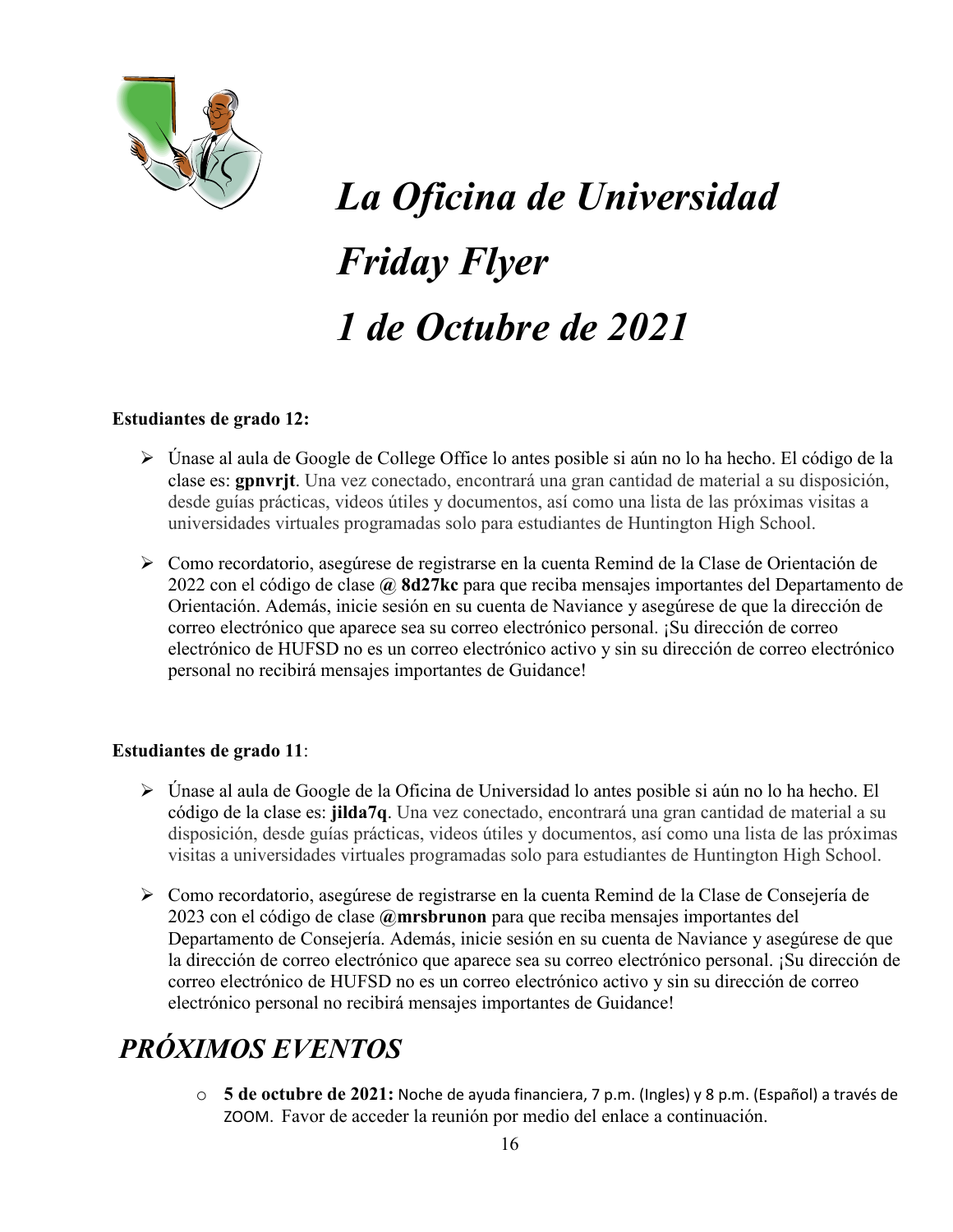- o [https://E2CCBGST.zoom.us/j/97050812995?pwd=STRROHRTVGVKSGxyUW1vSVg4Y](https://e2ccbgst.zoom.us/j/97050812995?pwd=STRROHRTVGVKSGxyUW1vSVg4YWswUT09) [WswUT09](https://e2ccbgst.zoom.us/j/97050812995?pwd=STRROHRTVGVKSGxyUW1vSVg4YWswUT09) ID de la Reunion: 970 5081 2995 Contrasena: 685730
- **28 de octubre de 2021**: Noche de Consejería para estudiantes y padres de los grados 10 y 11, 7 p.m. a través de ZOOM (enlace será compartida en breve)
- **3 de noviembre de 2021:** Noche de finalización de FAFSA, 7 p.m. a través de ZOOM (el enlace se compartirá en breve)

# *PRÓXIMAS PRUEBAS ESTANDARIZADAS*

# **Fechas de los exámenes SAT y de las pruebas de materias (fechas límite de inscripción)**

| 2 de octubre   | inscribirse antes del 3 de septiembre (9/21 con el cargo de demora)                          |
|----------------|----------------------------------------------------------------------------------------------|
| 6 de noviembre | inscribirse antes del 8 de octubre (10/26 con el cargo por demora)                           |
| 4 de diciembre | inscribirse antes del 4 de noviembre (11/23 con el cargo por demora)                         |
| 12 de marzo    | inscribirse antes del 11 de febrero $(3/1 \text{ con } el \text{ cargo } de \text{ demora})$ |
| 7 de mayo      | inscribirse antes del 8 de abril (4/26 con el cargo de demora)                               |
| 4 de junio     | inscribirse antes del 5 de mayo (5/25 con el cargo de demora)                                |
|                | Para registrarse: www.collegeboard.org                                                       |

# **Fechas de los exámenes ACT (plazos de inscripción)**

| 23 de octubre   | inscríbase antes del 17 de septiembre (1/10 con el cargo por demora)       |
|-----------------|----------------------------------------------------------------------------|
| 11 de diciembre | inscríbase antes del 5 de noviembre (11/19 con el cargo por demora)        |
| 12 de febrero   | inscríbase antes del 7 de enero (1/21 con el cargo por demora)             |
| 2 de abril      | inscríbase antes del 25 d febrero $(3/11 \text{ con el cargo por demora})$ |
| 11 de junio     | inscríbase antes del 6 de mayo (5/20 con el cargo por demora)              |
| 16 de julio     | inscríbase antes del 17 de junio (6/4 con el cargo por demora)             |
|                 | *** No ACT de julio disponible en NY ***                                   |

Para registrarse: [www.actstudent.org](http://www.actstudent.org/)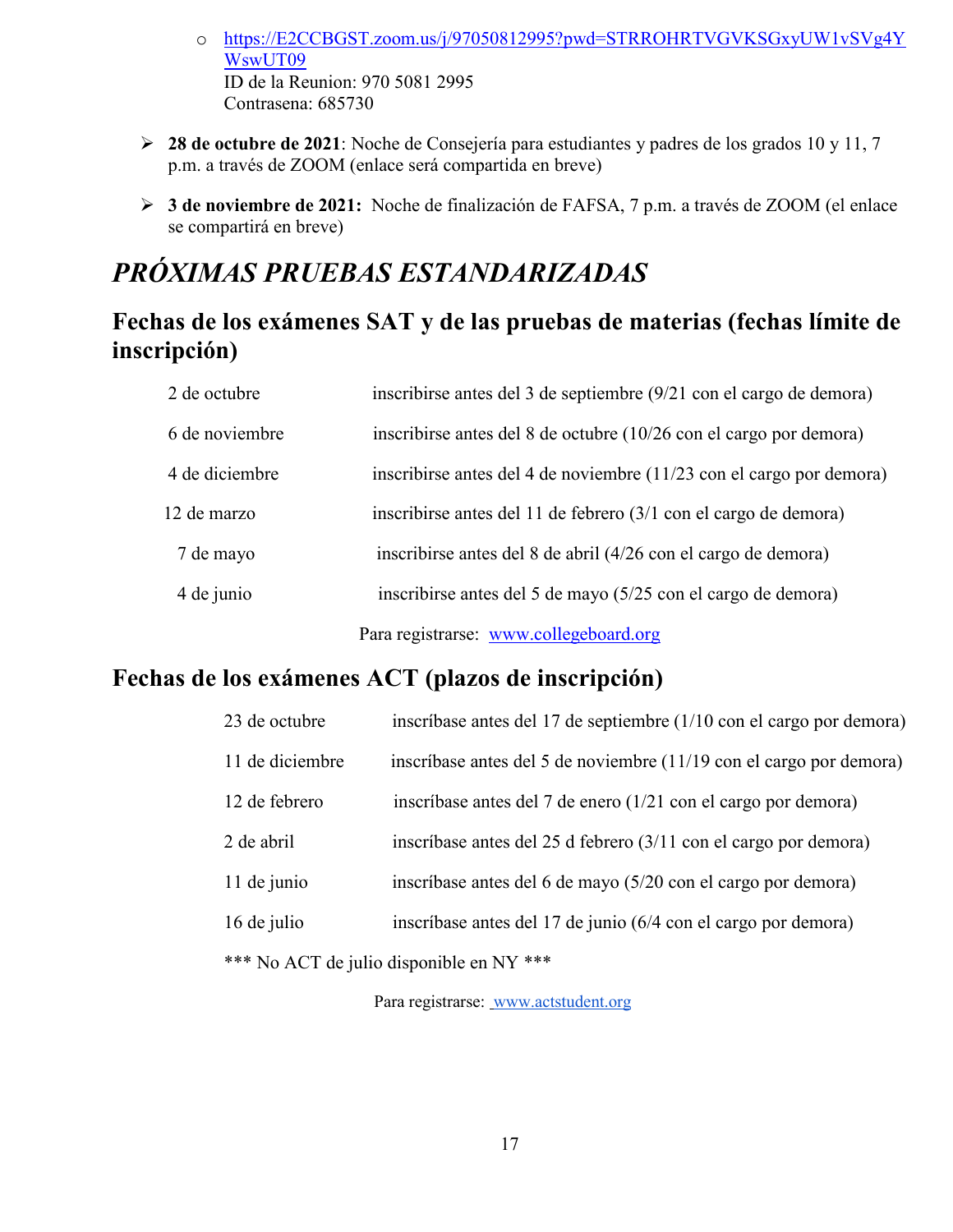# *Visitas de representantes de admisión a la universidad virtual*

Se alienta a los estudiantes de grados 11 y 12 con interés en cualquiera de las siguientes universidades a que se registren para la reunión virtual de admisión que será organizada por el consejero de admisión de la universidad. Simplemente inicie sesión en su cuenta de Naviance y desplácese por la lista de universidades en la sección Novedades. Haga clic en más información y luego regístrese (esquina superior derecha). Una vez registrado, recibirá un correo electrónico de recordatorio cinco días antes de la reunión virtual. Los estudiantes que no se preinscriban todavía pueden asistir a la reunión virtual. El código de la reunión (a través de ZOOM o Google Meet, según la preferencia de la universidad) estará disponible 15 minutos antes de la reunión y se puede encontrar en Naviance, siguiendo los pasos anteriores.

| Fecha    |           | Comienzo          | Fin<br><b>Universidad</b>                        |
|----------|-----------|-------------------|--------------------------------------------------|
| 10/1/21  | $3:00$ pm | $3:45$ pm         | <b>Marist College</b>                            |
| 10/1/21  | $4:00$ pm | $4:45 \text{ pm}$ | <b>Hobart &amp; Williams Smith Colleges</b>      |
| 10/1/21  | $5:00$ pm | 5:45 pm           | <b>SUNY Purchase</b>                             |
| 10/4/21  | $3:00$ pm | $3:45$ pm         | St. John's University                            |
| 10/4/21  | $4:00$ pm | 4:45 pm           | <b>SUNY Geneseo</b>                              |
| 10/4/21  | $5:00$ pm | 5:45 pm           | <b>SUNY Maritime College</b>                     |
| 10/4/21  | 6:00 pm   | $6:45 \text{ pm}$ | Instituto de Tecnología de Nueva Jersey (NJIT)   |
| 10/5/21  | $3:00$ pm | $3:45$ pm         | <b>Providence College</b>                        |
| 10/5/21  | $4:00$ pm | $4:45$ pm         | Universidad de Fordham                           |
| 10/5/21  | 5:00 pm   | 5:45 pm           | Universidad de Rhode Island                      |
| 10/5/21  | $6:00$ pm | $6:45$ pm         | Universidad de Rhode Island                      |
| 10/6/21  | $3:00$ pm | $3:45$ pm         | Fairleigh Dickinson University - Metro Campus NJ |
| 10/6/21  | $4:00$ pm | $4:45$ pm         | Universidad de Pittsburgh-campus de Pittsburgh   |
| 10/7/21  | $3:00$ pm | $3:45$ pm         | <b>Monmouth University</b>                       |
| 10/7/21  | $4:00$ pm | 4:45 pm           | Universidad de Miami (Oxford)                    |
| 10/7/21  | $5:00$ pm | 5:45 pm           | Universidad Carnegie Mellon                      |
| 10/7/21  | $6:00$ pm | $6:45$ pm         | Universidad de Indiana - Bloomington             |
| 10/8/21  | $3:00$ pm | $3:45$ pm         | Universidad de Colgate                           |
| 10/8/21  | $4:00$ pm | $4:45 \text{ pm}$ | <b>Roger Williams University</b>                 |
| 10/8/21  | 6:00pm    | 6:45pm            | <b>Roosevelt University</b>                      |
| 10/12/21 | $3:00$ pm | $3:45$ pm         | Universidad de Scranton                          |
| 10/12/21 | $4:00$ pm | 4:45 pm           | Rensselaer Polytechnic Institute (RPI)           |
| 10/12/21 | $5:00$ pm | $5:45$ pm         | New York Institute of Technology (NYIT)          |
| 10/12/21 | $6:00$ pm | $6:45$ pm         | St. Joseph's College of Maine                    |
| 10/13/21 | $3:00$ pm | $3:45$ pm         | Universidad de Villanova                         |
| 10/13/21 | $4:00$ pm | $4:45$ pm         | Universidad del Sagrado Corazón                  |
| 10/13/21 | 5:00 pm   | 5:45 pm           | <b>Stonehill College</b>                         |
| 10/13/21 | $6:00$ pm | $6:45$ pm         | Daemen College                                   |
| 10/14/21 | $3:00$ pm | $3:45$ pm         | <b>Manhattanville College</b>                    |
| 10/14/21 | $4:00$ pm | $4:45 \text{ pm}$ | <b>Towson University</b>                         |
| 10/14/21 | $5:00$ pm | 5:45 pm           | Worcester Polytechnic Institute                  |
| 10/15/21 | $3:00$ pm | $3:45$ pm         | CUNY Colegio de Justicia Criminal John Jay       |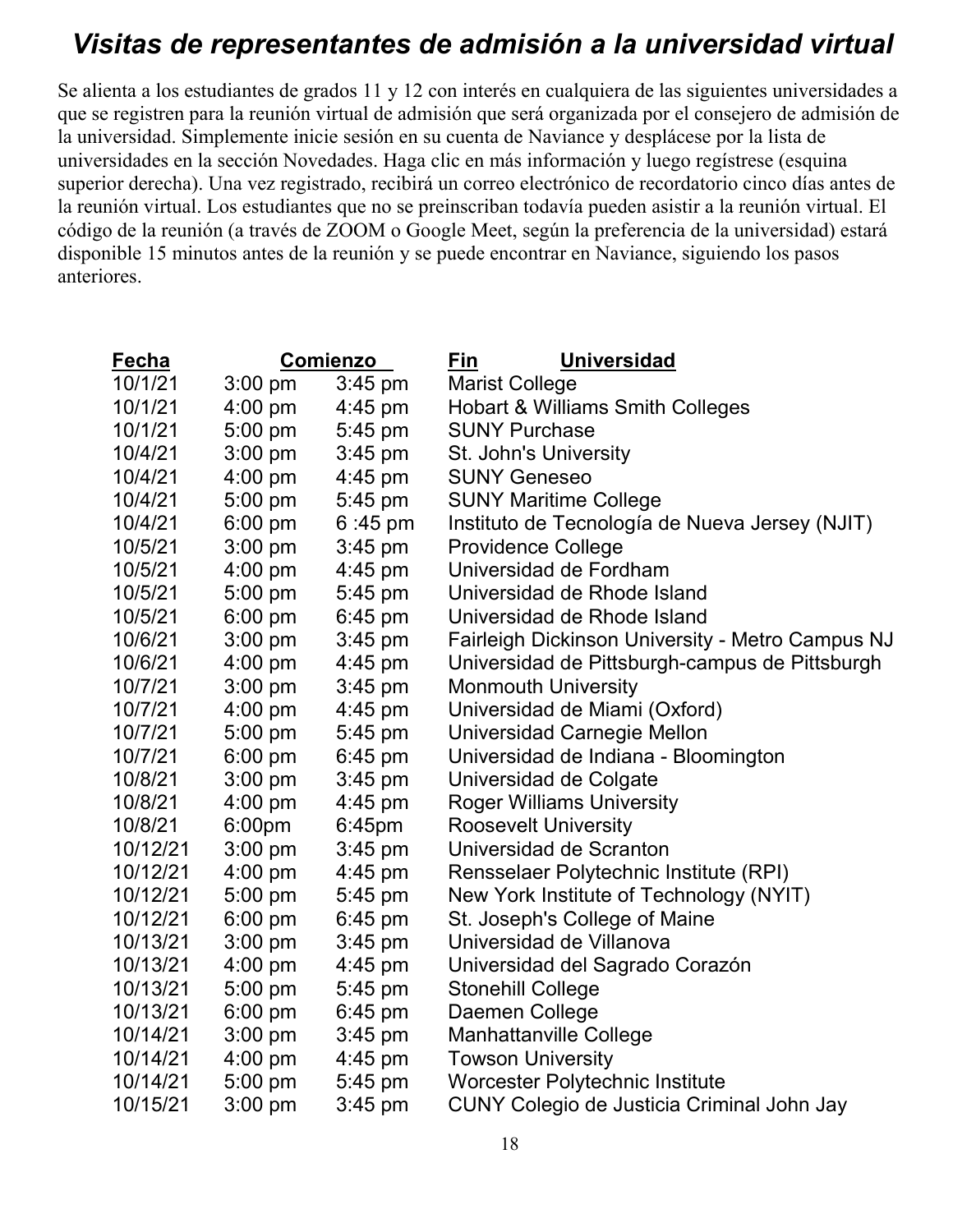| 10/15/21 | $4:00$ pm          | $4:45$ pm          | <b>Johns Hopkins University</b>                   |
|----------|--------------------|--------------------|---------------------------------------------------|
| 10/18/21 | $3:00$ pm          | $3:45$ pm          | Colegio St. Thomas Aquinas                        |
| 10/18/21 | $4:00$ pm          | $4:45$ pm          | Universidad Estatal de Carolina del Norte-Raleigh |
| 10/18/21 | $5:00$ pm          | 5:45 pm            | <b>Saint Michael's College</b>                    |
| 10/18/21 | $6:00$ pm          | $6:45$ pm          | Universidad SUNY en Albany                        |
| 10/19/21 | $3:00$ pm          | $3:45$ pm          | Universidad de Boston                             |
| 10/19/21 | $4:00$ pm          | $4:45$ pm          | <b>St. Lawrence University</b>                    |
| 10/20/21 | $6:00$ pm          | $6:45$ pm          | <b>Catholic University of America</b>             |
| 10/21/21 | 3:00 <sub>pm</sub> | 3:45 <sub>pm</sub> | <b>Manhattan College</b>                          |
| 10/21/21 | 4:00pm             | $4:45 \text{ pm}$  | <b>Muhlenberg College</b>                         |
| 10/21/21 | $5:00$ pm          | 5:45 pm            | Saint John Fisher College                         |
| 10/22/21 | $5:00$ pm          | 5:45 pm            | <b>Mercy College</b>                              |
| 10/25/21 | $3:00$ pm          | $3:45$ pm          | <b>Bryant University</b>                          |
| 10/25/21 | $4:00 \text{ pm}$  | $4:45$ pm          | Iona College                                      |
| 10/27/21 | $3:00$ pm          | $3:45$ pm          | Dickinson College                                 |
| 10/28/21 | 3:00 <sub>pm</sub> | $3:45$ pm          | <b>Farmingdale State College</b>                  |
| 10/28/21 | $6:00$ pm          | $6:45$ pm          | Kenyon College                                    |
| 10/29/21 | $3:00$ pm          | $3:45$ pm          | Universidad de Delaware                           |
| 11/1/21  | 3:00 <sub>pm</sub> | 3:45 <sub>pm</sub> | <b>Long Island University</b>                     |
| 11/1/21  | $4:00$ pm          | $4:45 \text{ pm}$  | Universidad de Quinnipiac                         |
| 11/3/21  | $3:00$ pm          | $3:45$ pm          | <b>SUNY Oneonta</b>                               |
| 11/3/21  | $4:00 \text{ pm}$  | $4:45 \text{ pm}$  | Universidad de West Virginia                      |
| 11/4/21  | $3:00$ pm          | $3:45$ pm          | <b>Texas A&amp;M University-College Station</b>   |
| 11/4/21  | $4:00 \text{ pm}$  | $4:45 \text{ pm}$  | <b>Binghamton University</b>                      |
| 11/8/21  | $3:00$ pm          | $3:45$ pm          | <b>SUNY Canton</b>                                |
| 11/12/21 | $3:00$ pm          | $3:345$ pm         | <b>Clarkson University</b>                        |
| 11/17/21 | $3:00$ pm          | $3:45$ pm          | <b>Suffolk County Community College</b>           |
| 12/6/21  | $4:00 \text{ pm}$  | $4:45 \text{ pm}$  | <b>Nassau Community College</b>                   |

# *SESIONES INFORMATIVAS*

#### **SUNY Upstate Virtual Info Sessions**

Terapia de Radiacion, UltraSound, Ciencias de Laboratorio Clinico, Respiratory Therapy, Medical Imaging/Radiology, Virtual RN, Virtual Upstate Native Pre-Admission Workshop, Physical Therapy, 3+3 Doctor of Physical Therapy, Medical School Advisement Session For dates and additional information visit<https://engage.upstate.edu/portal/virtual-events>

#### **University of Massachusetts – Boston**

Dias de vistazo – Casi todos los Sabados durante el semester de Otono y sesiones de información/recorridas del campus durante la semana

Para informacion adicional visite<https://admissions.umb.edu/freshman-students>

#### **Bates, Davidson, Oberlin y Occidental – Virtual**

Miercoles, 10/13 8:00 pm Martes, 10/26 8:00pm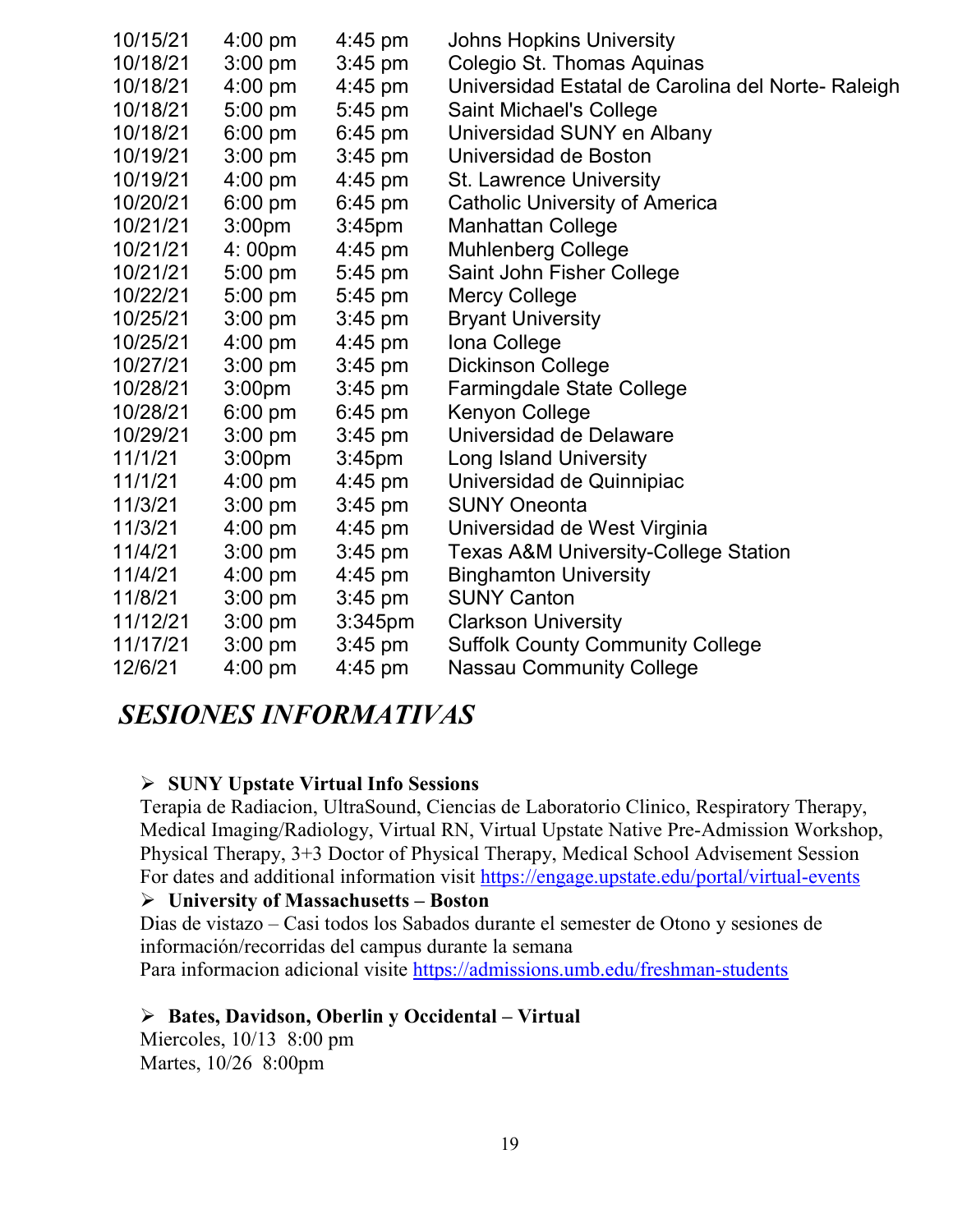Para informacion adicional visite

[https://connect.oberlin.edu/portal/consortium\\_student?utm\\_source=as\\_admissions&utm\\_medi](https://connect.oberlin.edu/portal/consortium_student?utm_source=as_admissions&utm_medium=email&utm_campaign=counselor) [um=email&utm\\_campaign=counselor](https://connect.oberlin.edu/portal/consortium_student?utm_source=as_admissions&utm_medium=email&utm_campaign=counselor)

# **Universidad de Chicago**

Sesiones informativas virtuales y en persona

Visitas virtuales y en persona

Para obtener información adicional, visite <https://collegeadmissions.uchicago.edu/visit>

### Sesiones de información de CUNY

10/5 - 4:00 pm 10/19 - 4:00 pm 2/11 - 4:00 pm Para obtener información adicional, visit[e](https://www.cuny.edu/admissions/undergraduate/welcomecenter/) <https://www.cuny.edu/admissions/undergraduate/welcomecenter/>

### **Universidad de Colorado**

Sesiones informativas en persona

Viernes 8 de octubre 9:00 am

Viernes 15 de octubre 9:00 am

Viernes 22 de octubre 9:00 am

Para obtener información adicional, visite https://admission.du.edu/portal/friday at du

For additional information visit https://admission.du.edu/portal/friday at du

# **Tulane University at Nassau County Museum of Art**

Domingo, 10 de octubre Inscríbase para la sesión de 3:00pm a [https://apply.tulane.edu/register/?id=2770d0b6-8110-](https://apply.tulane.edu/register/?id=2770d0b6-8110-476a-953b-3b04905367bf) [476a-953b-3b04905367bf](https://apply.tulane.edu/register/?id=2770d0b6-8110-476a-953b-3b04905367bf) Inscríbase para la sesión de 5:00pm a [https://apply.tulane.edu/register/?id=a1773573-4396-](https://apply.tulane.edu/register/?id=a1773573-4396-4de8-a08f-082916392484) [4de8-a08f-082916392484](https://apply.tulane.edu/register/?id=a1773573-4396-4de8-a08f-082916392484) También hay otros programas disponibles.

Para informacion adicional visite <https://admission.tulane.edu/virtual-visiting>

# **Stevenson University**

12 de octubre 7:00pm – Marriott Melville Visite para inscribirse [https://forms.office.com/Pages/ResponsePage.aspx?id=cZxZk1VoIkC6xRQdgING0bKH2neV](https://forms.office.com/Pages/ResponsePage.aspx?id=cZxZk1VoIkC6xRQdgING0bKH2neV6utHiT8svdE7fQNUN1NMR0lWSklYNEZaT1BCUFhGU1hUNEdFUy4u) [6utHiT8svdE7fQNUN1NMR0lWSklYNEZaT1BCUFhGU1hUNEdFUy4u](https://forms.office.com/Pages/ResponsePage.aspx?id=cZxZk1VoIkC6xRQdgING0bKH2neV6utHiT8svdE7fQNUN1NMR0lWSklYNEZaT1BCUFhGU1hUNEdFUy4u)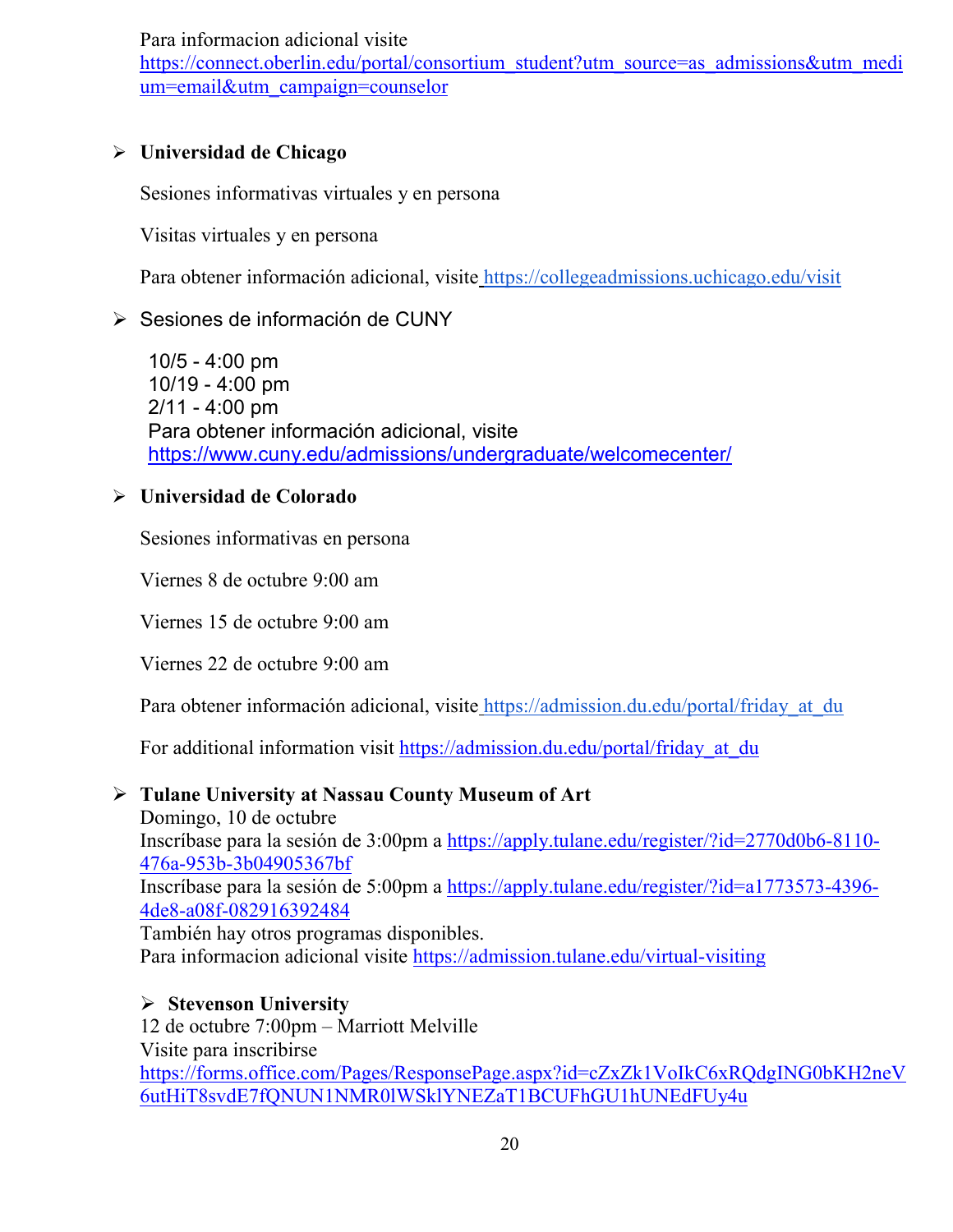### **University de Virginia**

Sesiones de informacion en persona Viernes, 10/15 11:30am – 1:00pm Sesion de Informacion de la Escuela de Arquitectura Miercoles, 12/1 6:00pm – 7:00pm Para informacion adicional y para inscribirse visite <https://www.arch.virginia.edu/events/ugrad-info-sessions-and-tours-fall-2021>

### **Rensselaer Polytechnic Institute, Rochester Institute of Technology, Syracuse University and Union College – Sesiones de Informacion Virtual**

Jueves, 21 de Octubre 7:00pm – 8:00pm Para inscribirse visite<https://join.rit.edu/register/?id=33db33e6-09f8-482a-849f-fc4ee22b1fc2>

### **SCAD**

New York, NY Sabado, 23 de octubre Para mas informacion y para inscribirse visite [www.scad.edu/infosession](http://www.scad.edu/infosession)

### **Macaulay Honors College**

Jueves 23 de septiembre 4:00 pm - 5:00 pm Para obtener información adicional y registrarse, visite [https://macaulay.cuny.edu/calendar-of-events/info-session-](https://macaulay.cuny.edu/calendar-of-events/info-session-092321/?utm_source=High+School+Counselors&utm_campaign=c145c529bc-EMAIL_CAMPAIGN_2019_03_28_06_21_COPY_01&utm_medium=email&utm_term=0_351ca1f759-c145c529bc-75288685)[092321/?utm\\_source=High+School+Counselors&utm\\_campaign=c145c529bc-](https://macaulay.cuny.edu/calendar-of-events/info-session-092321/?utm_source=High+School+Counselors&utm_campaign=c145c529bc-EMAIL_CAMPAIGN_2019_03_28_06_21_COPY_01&utm_medium=email&utm_term=0_351ca1f759-c145c529bc-75288685)[EMAIL\\_CAMPAIGN\\_2019\\_03\\_28\\_06\\_21\\_COPY\\_01&utm\\_medium=email&utm\\_term=0\\_3](https://macaulay.cuny.edu/calendar-of-events/info-session-092321/?utm_source=High+School+Counselors&utm_campaign=c145c529bc-EMAIL_CAMPAIGN_2019_03_28_06_21_COPY_01&utm_medium=email&utm_term=0_351ca1f759-c145c529bc-75288685) [51ca1f759-c145c529bc-75288685](https://macaulay.cuny.edu/calendar-of-events/info-session-092321/?utm_source=High+School+Counselors&utm_campaign=c145c529bc-EMAIL_CAMPAIGN_2019_03_28_06_21_COPY_01&utm_medium=email&utm_term=0_351ca1f759-c145c529bc-75288685)

# *CASAS ABIERTAS*

# **SUNY Geneseo**

En persona 9 de octubre 11 de noviembre Para obtener información adicional, visite [www.go.geneseo.edu](http://www.go.geneseo.edu/)

### **LeMoyne College**

Domingo, 10/24/ 10:00 am Domingo, 11/7 10:00 am Para obtener información adicional, visite <https://lemoyne.edu/Events/Open-House>

#### **SUNY Morrisville**

23 de octubre 13 de noviembre 4 de diciembre Para obtener información adicional, visite, <https://www.morrisville.edu/open-house>

#### **James Madison University**

23 de octubre - Virtual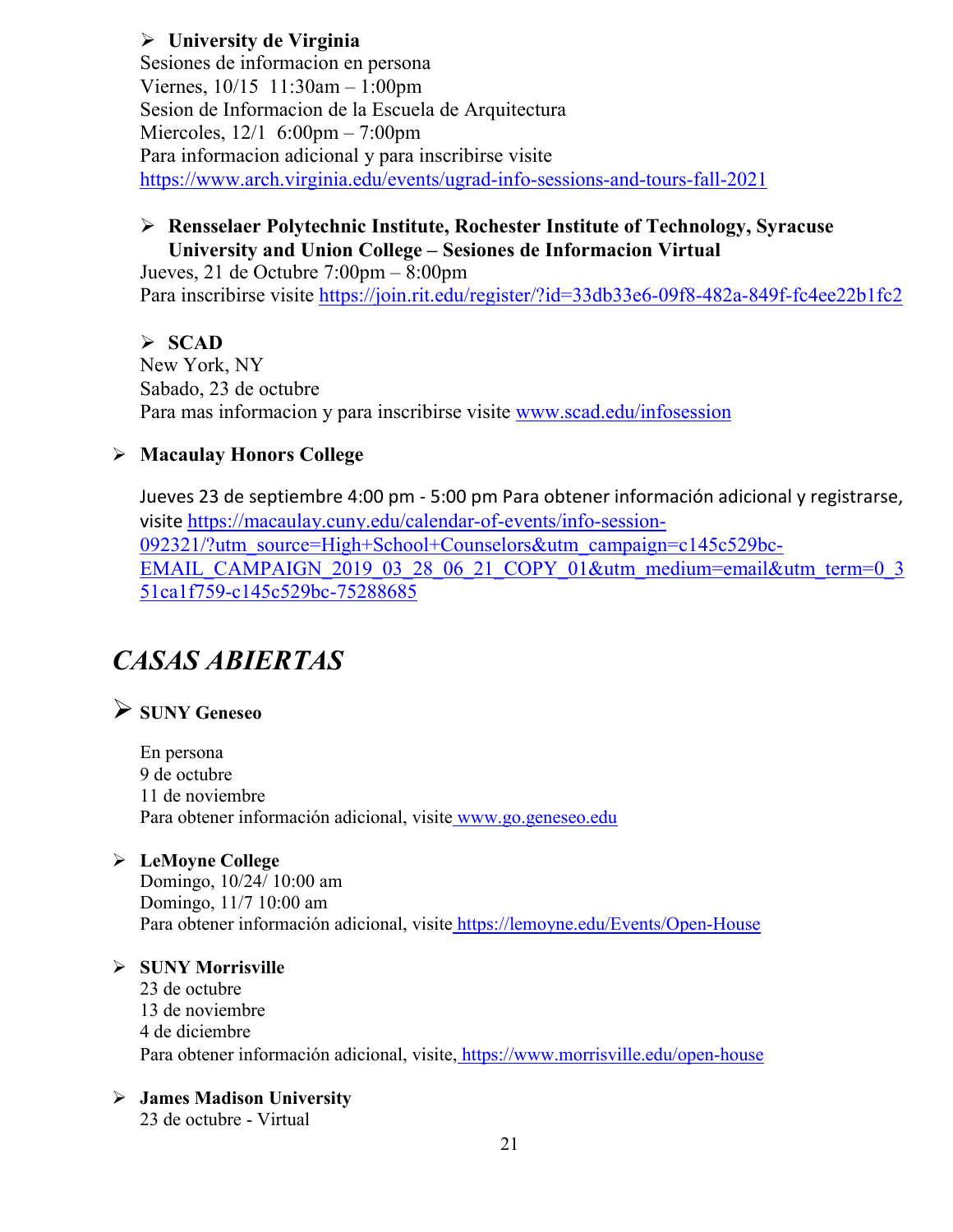13 de noviembre - En el campus Para obtener información adicional, visite [www.jmu.edu/openhouses](http://www.jmu.edu/openhouses)

#### **Daemen College**

Sábado 16 de octubre 9:00 am - 1:00 pm Para obtener información adicional, visite [www.daemen.edu/openhouse](http://www.daemen.edu/openhouse)

### **Eckerd College**

Lunes, 11/8 8:00am – 11:30am Casa Abierta en Persona For additional information visit<https://www.eckerd.edu/admissions/open-house/>

### **Northeastern University**

Comenzando el 2 de Octubre Para mas información visite [https://ug-admissions.sites.northeastern.edu/fall-virtual-open](https://ug-admissions.sites.northeastern.edu/fall-virtual-open-house/)[house/](https://ug-admissions.sites.northeastern.edu/fall-virtual-open-house/)

### **Niagara University**

Hay muchas casas abiertas y varios programas disponibles en persona o en linea. Para una lista completa visite [https://apply.niagara.edu/portal/admission](https://apply.niagara.edu/portal/admission-events?utm_source=slate&utm_medium=email&utm_campaign=usnews_hs_email)[events?utm\\_source=slate&utm\\_medium=email&utm\\_campaign=usnews\\_hs\\_email](https://apply.niagara.edu/portal/admission-events?utm_source=slate&utm_medium=email&utm_campaign=usnews_hs_email)

### **Bentley University**

Domingo 3 de octubre 11:00 am - 3:00 pm Para obtener información adicional y registrarse, visit[e](https://ugadmission.bentley.edu/register/FOH?utm_content=apply_college&utm_source=slate&utm_medium=email&utm_campaign=guidance) [https://ugadmission.bentley.edu/register/FOH?utm\\_content=apply\\_college&utm\\_source=slate](https://ugadmission.bentley.edu/register/FOH?utm_content=apply_college&utm_source=slate&utm_medium=email&utm_campaign=guidance) [&utm\\_medium=email&utm\\_campaign=guidance](https://ugadmission.bentley.edu/register/FOH?utm_content=apply_college&utm_source=slate&utm_medium=email&utm_campaign=guidance)

### **Nichols College**

Domingo, 10/3 9:00am – 2:00pm Domingo, 11/7 9:00am – 2:00pm Para información adicional y para inscribirse visite <https://www.nichols.edu/admission>

### **Suffolk University**

3, 17 y 31 de Octubre Visite [www.Suffolk.edu/openhouse](http://www.suffolk.edu/openhouse) para informacion adicional

### **Champlain College**

16 de octubre 9:00 am - 3:00 pm 6 de noviembre 9:00 am - 3:00 pm Regístrese en [www.champlain.edu/foh](http://www.champlain.edu/foh)

### **Universidad de Bucknell**

Sábado 16 de octubre 8:30 am - 3:00 pm Sábado 13 de noviembre 8:30 am - 3:00 pm Visitas virtuales disponibles también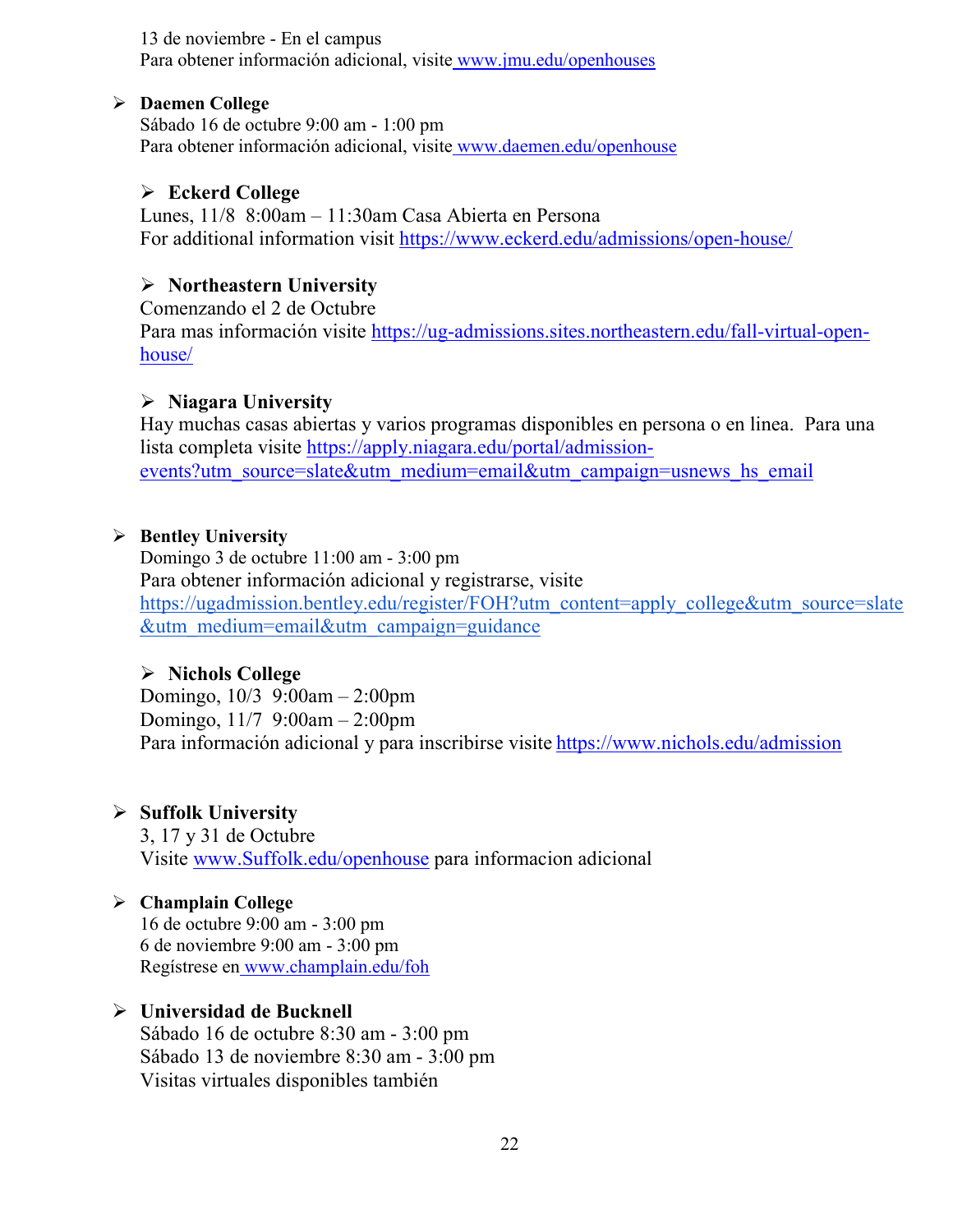Para obtener información adicional, visite [https://www.bucknell.edu/meet-bucknell/plan](https://www.bucknell.edu/meet-bucknell/plan-visit/open-houses/fall-open-houses)[visit/open-houses/fall-open-houses](https://www.bucknell.edu/meet-bucknell/plan-visit/open-houses/fall-open-houses)

### **Macaulay Honors College**

18 de octubre 5:00 pm - 6:00 pm Para obtener información adicional y registrarse, visite [https://macaulay.cuny.edu/calendar-of](https://macaulay.cuny.edu/calendar-of-events/open-house-101821/?)[events/open-house-101821/?](https://macaulay.cuny.edu/calendar-of-events/open-house-101821/?)

### **Universidad de Scranton**

24 de octubre 7 de noviembre Para obtener información adicional, visite [www.scranton.edu/openhouse](http://www.scranton.edu/openhouse)

### **SUNY Brockport**

9 de octubre 13 de noviembre Inscríbase hoy a [www.apply.brockport.edu/portal/openhouse2021](http://www.apply.brockport.edu/portal/openhouse2021)

### **Mitchell College**

11 de octubre 13 de noviembre Para mas información y para inscribirse visite<https://mitchell.edu/visit-us/>

### **SUNY Cortland**

Lunes, 11 de Octubre Jueves, 11 de Noviembre Para saber mas e inscribirse visite [www.cortland.edu/visit](http://www.cortland.edu/visit)

### **Brooklyn College**

Casa Abierta Virtual para el Colegio de Honores Miércoles, 10/13 6:00pm via zoom Inscríbase con anticipación a no mas tardar del 11 de octubre <https://us02web.zoom.us/meeting/register/tZ0vce6spzIiHde6H47jTYKmH8YR8RdHI9Hf> Casa Abierta Virtual del Colegio Scholars Jueves, 10/28 6:00pm via zoom Inscríbase con anticipación a nos mas tardar del 26 de octubre <https://us02web.zoom.us/meeting/register/tZwvduCspz0tHN0xkrU85x-uRIiXZV5UDFHi>

### **University of Massachusetts – Boston**

Virtual Open House Saturday, October 16 For additional information visit<https://admissions.umb.edu/freshman-students>

### **SUNY Plattsburgh**

Sabado, 23 de Octubre Sabado, 13 de Noviembre Para informacion adicional visite [https://www.plattsburgh.edu/admissions/visit/open](https://www.plattsburgh.edu/admissions/visit/open-house.html)[house.html](https://www.plattsburgh.edu/admissions/visit/open-house.html)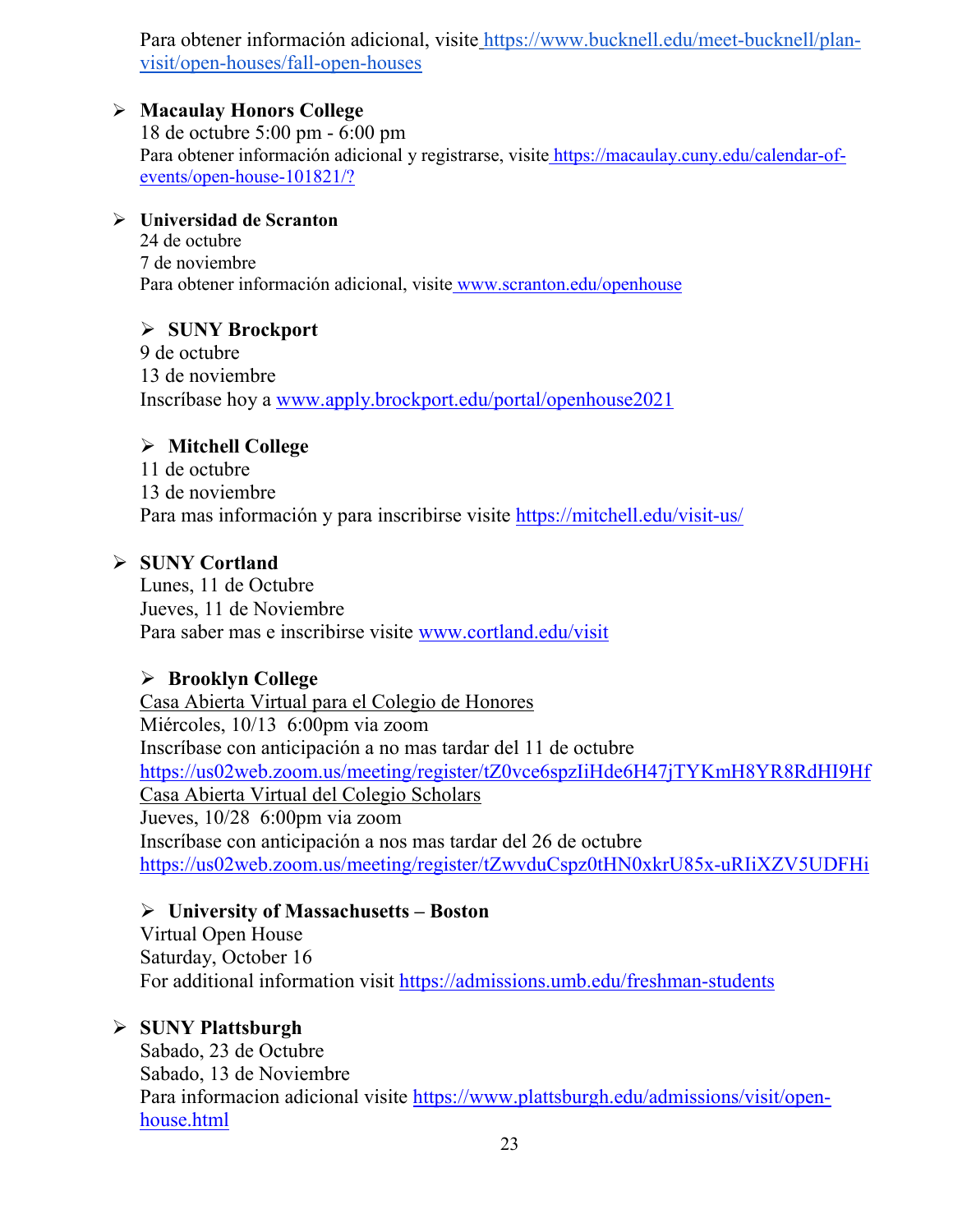### **SUNY Canton**

23 y 30 de Octubre 13 de Noviembre Para mas informacion y para inscribirse visite [www.canton.edu/openhouse/](http://www.canton.edu/openhouse/)

### **SUNY Potsdam**

Sábado 30 de octubre Sábado 13 de noviembre Para obtener información adicional, visite [www.potsdam.edu](http://www.potsdam.edu/)

### **American International College**

Sábado, 16 de octubre 9:00am – 12:00pm Sábado, 13 de noviembre 10:00am – 1:00pm Para inscribirse visite [www.aic.edu/oh](http://www.aic.edu/oh)

### **St. Joseph's College**

Domingo, 24 de Octubre 10:00am Para informacion adicional llame 631-687-4500 y para inscribirse visite <https://liadmissions.sjcny.edu/register/?id=5a8118da-f275-4157-9a37-2bd2d4b2bca2>

### **Manhattan College**

Domingo, 24 de Octubre 12:00 pm – 3:00pm Inscríbase hoy a [www.apply.manhattan.edu/register/openhouse21](http://www.apply.manhattan.edu/register/openhouse21) 

# *EXCURSIONES VIRTUALES AL CAMPUS UNIVERSITARIO*

- $\triangleright$  Muchas universidades se han registrado en los siguientes sitios web para ofrecer a los estudiantes y sus familias recorridos virtuales por el campus. ¡Asegúrate de echarles un vistazo!
	- o [www.campustours.com](http://www.campustours.com/)
	- o [www.youvisit.com](http://www.youvisit.com/)
	- o [www.ecampustours.com](http://www.ecampustours.com/)

# *FERIAS UNIVERSITARIAS / PROGRAMAS ESPECIALES*

**Tufts University**

### **Técnicas de administración del tiempo con el Centro STAAR**

Miércoles 6 de octubre 5:00 pm - 6:00 pm

Para obtener información adicional, visit[e](https://ugrad.admissions.tufts.edu/register/?id=c8edbe45-9e54-44f3-bd73-1cf22a964353) <https://ugrad.admissions.tufts.edu/register/?id=c8edbe45-9e54-44f3-bd73-1cf22a964353>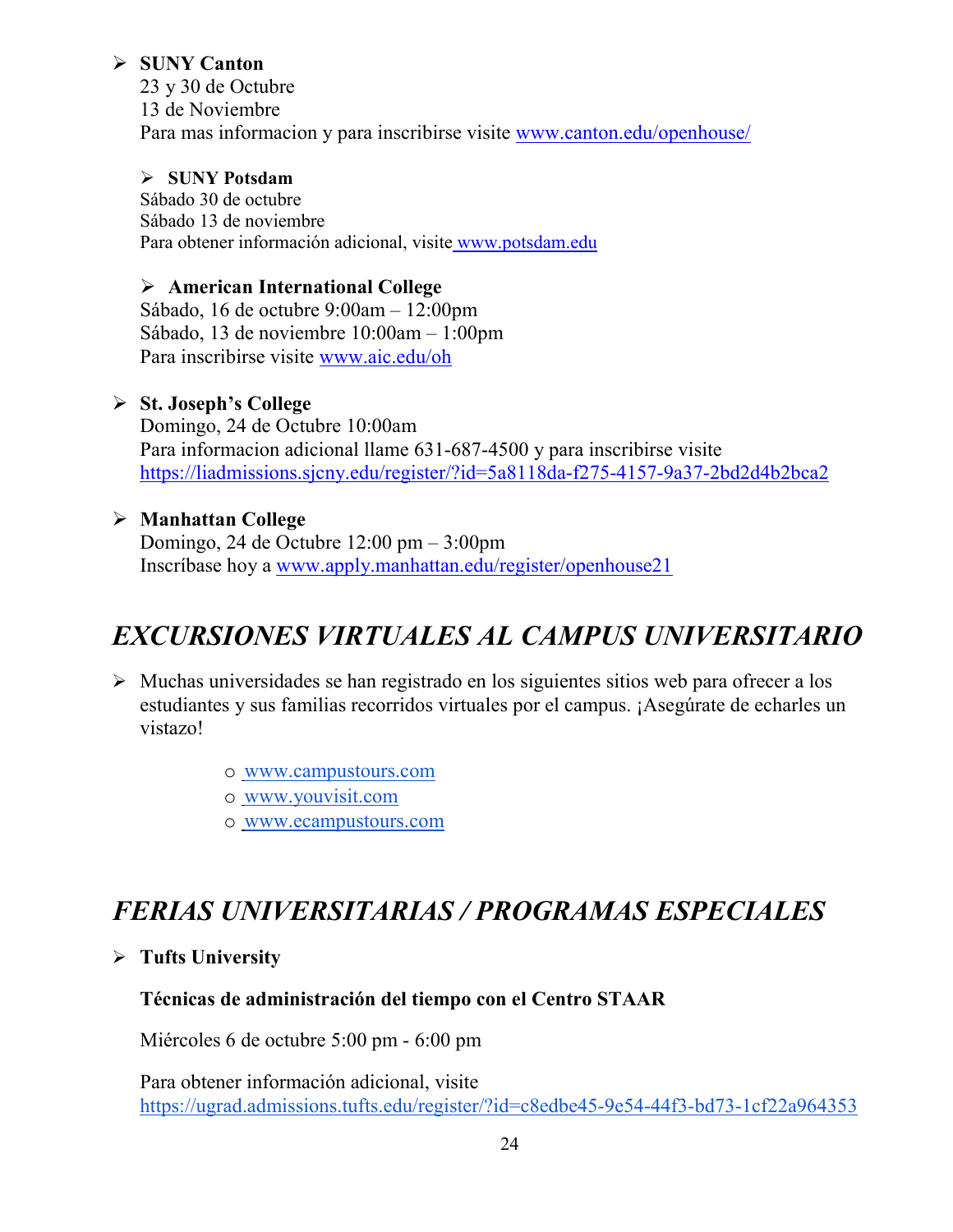### **Diversidad, Igualdad, Inclusión y Justicia – Labor de DEIJ and Anti Racismo en Tufts**

Martes 12 de octubre 5:00 pm - 6:00 pm

Para obtener información adicional, visit[e](https://ugrad.admissions.tufts.edu/register/?id=3d11097c-3b95-46de-8828-57ca9035d433) <https://ugrad.admissions.tufts.edu/register/?id=3d11097c-3b95-46de-8828-57ca9035d433>

 $\triangleright$  Ferias universitarias de artes liberales - Virtual Claremont McKenna College, Colorado College, Denison, Grinnell College, Macalester College, Pitzer College, Rhodes College, Rollins, Scripps College, Sewanee University, St. John's College, Trinity University, Union College, University of Richmond Miércoles, 10/6 6:00 pm - 8:00 pm CDT Para obtener información adicional y registrarse, visite www.admissions.trinity.edu/register/s\_liberal\_arts\_2021

### **Rooted: Comunidad en Vassar**

Rooted es un **evento en el campus** que permitirá a los estudiantes y sus familias explorar las muchas formas en que Vassar construye una comunidad diversa y un sentido de pertenencia. El programa incluirá paneles de decanos y estudiantes, tiempo para conectarse con los recursos del campus y visitas guiadas por los estudiantes.Sábado, 10 de octubre 1:00 p. M. - 4:30 p. m. Para obtener información adicional, visit[e](https://www.vassar.edu/admissions/apply/diversity/rooted) <https://www.vassar.edu/admissions/apply/diversity/rooted>

### **Vassar View**

Vassar View es un **programa virtual** que proporciona una comprensión profunda de la Universidad a los estudiantes de último año de secundaria con antecedentes que a menudo se han pasado por alto y están subrepresentados en el los colegios y universidades más selectivos del país. El programa cubrirá una gran cantidad de oportunidades en Vassar y mostrará la rica diversidad que existe en nuestro campus.

*Fecha límite de solicitud de Vassar View: 1 de octubre*

*Para obtener información adicional, visite* <https://www.vassar.edu/admissions/vassarview>

### **Universidad de Bucknell**

Este programa virtual está diseñado para brindarles a los estudiantes de grupos tradicionalmente subrepresentados, una oportunidad de interactuar con los estudiantes actuales para discusiones y actividades de grupos pequeños, conocer e interactuar con el cuerpo docente de Bucknell, aprender de las admisiones cómo preparar su solicitud de Bucknell, explorar los recursos de Bucknell. Solicite este programa competitivo ya que los espacios disponibles son limitados. Para obtener información adicional y para postularse, visite [https://www.bucknell.edu/meet](https://www.bucknell.edu/meet-bucknell/plan-visit/camps-conferences-visit-programs/journey-bucknell)[bucknell/plan-visit/camps-conferences-visit-programs/journey-bucknell](https://www.bucknell.edu/meet-bucknell/plan-visit/camps-conferences-visit-programs/journey-bucknell) La fecha límite para la solicitud de prioridad es el lunes, 10/11

# *Drexel University*

Elaboración de su carpeta de trabajos para el éxito universitario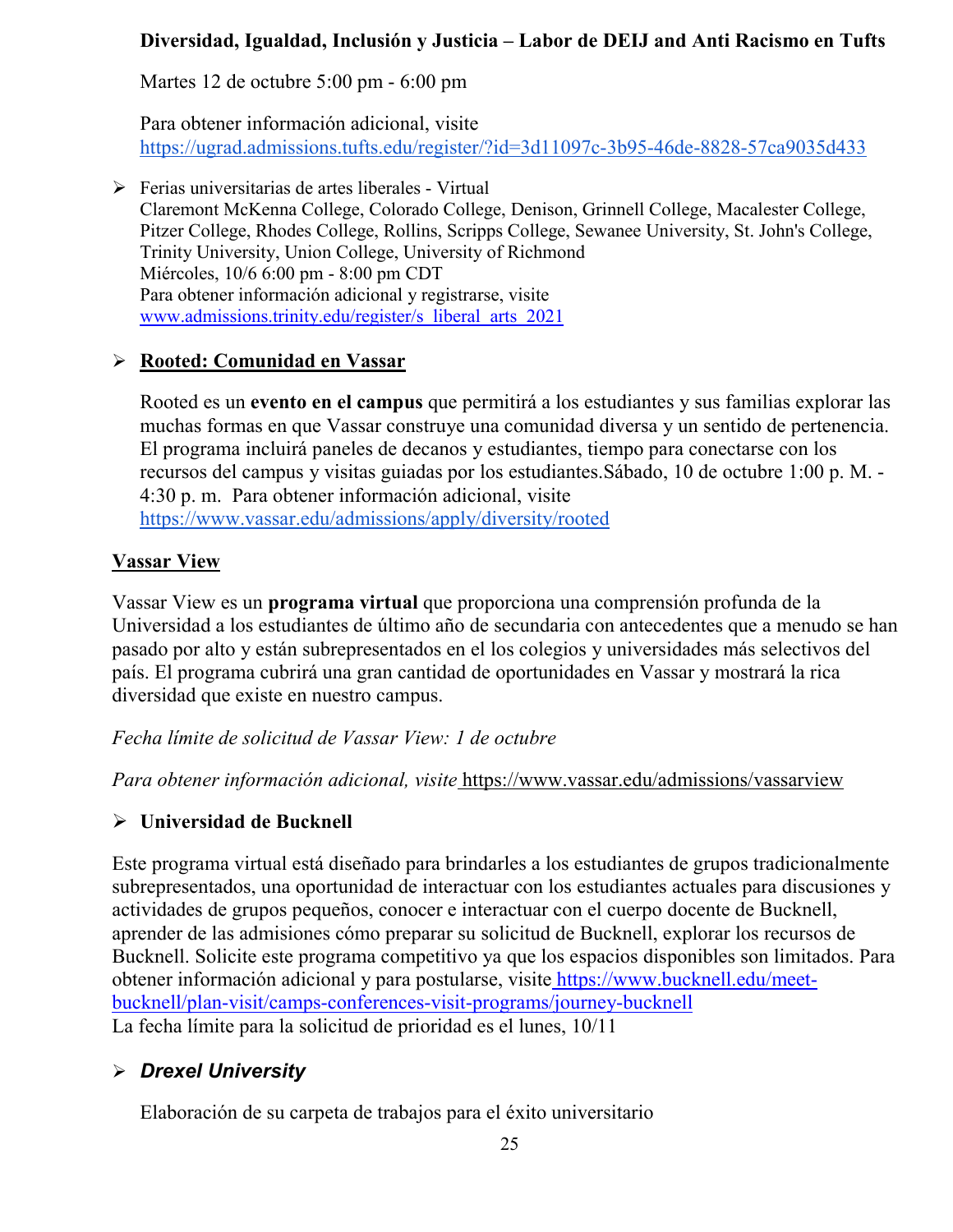Miércoles 20 de octubre 6:00 pm - 7:00 pm

Explorando sus intereses académicos

Miércoles 17 de noviembre 6:00 pm – 7:00pm

Para obtener información adicional, visit[e](https://drexel.edu/undergrad/visit/webinars?utm_source=slate&utm_medium=email&utm_campaign=app-prep-wkshp-counselors-gen) [https://drexel.edu/undergrad/visit/webinars?utm\\_source=slate&utm\\_medium=email&utm\\_ca](https://drexel.edu/undergrad/visit/webinars?utm_source=slate&utm_medium=email&utm_campaign=app-prep-wkshp-counselors-gen) [mpaign=app-prep-wkshp-counselors-gen](https://drexel.edu/undergrad/visit/webinars?utm_source=slate&utm_medium=email&utm_campaign=app-prep-wkshp-counselors-gen)

 Coalición para la Universidad - Feria Virtual 5 y 6 de octubre Con más de 140 colegios y universidades Para obtener información adicional, visite [https://www.coalitionforcollegeaccess.org/october-virtual](https://www.coalitionforcollegeaccess.org/october-virtual-college-fair?utm_source=counselor&utm_medium=email&utm_campaign=events)[college-fair?utm\\_source=counselor&utm\\_medium=email&utm\\_campaign=events](https://www.coalitionforcollegeaccess.org/october-virtual-college-fair?utm_source=counselor&utm_medium=email&utm_campaign=events)

# **Ferias de universidades virtuales SUNY**

Martes, 5 de octubre 6 a 8 p. M., <https://app.brazenconnect.com/a/suny/e/e6jp3>

Jueves 7 de octubre 5-7pm, <https://app.brazenconnect.com/a/suny/e/l5q2w>

Domingo, 17 de octubre 1-3pm, <https://app.brazenconnect.com/a/suny/e/NBvLb>

# **SUNY: ¿Qué SUNY eres?**

Miércoles 17 de noviembre 5:30 pm[,](https://engage.suny.edu/portal/which_suny_virtual?id=76941883-6783-43ee-8d5c-a7f8d04633ab) [https://engage.suny.edu/portal/which\\_suny\\_virtual?id=76941883-6783-43ee-8d5c](https://engage.suny.edu/portal/which_suny_virtual?id=76941883-6783-43ee-8d5c-a7f8d04633ab)[a7f8d04633ab](https://engage.suny.edu/portal/which_suny_virtual?id=76941883-6783-43ee-8d5c-a7f8d04633ab)

Miércoles 15 de diciembre 5:30 pm[,](https://engage.suny.edu/portal/which_suny_virtual?id=1622a0c7-8128-4cd8-b040-a0702589af91) [https://engage.suny.edu/portal/which\\_suny\\_virtual?id=1622a0c7-8128-4cd8-b040](https://engage.suny.edu/portal/which_suny_virtual?id=1622a0c7-8128-4cd8-b040-a0702589af91) [a0702589af91](https://engage.suny.edu/portal/which_suny_virtual?id=1622a0c7-8128-4cd8-b040-a0702589af91)

# **SUNY: Cómo inscribirse en SUNY**

Miércoles 27 de octubre 5:30 pm, https://engage.suny.edu/portal/how to apply?id=3ee30a29[e9ad-4d99-a525-2ccdd77762ae](https://engage.suny.edu/portal/how_to_apply?id=3ee30a29-e9ad-4d99-a525-2ccdd77762ae)

- **SUNY: ¡Hola, fanáticos del deporte!** Conozca las opciones de títulos para carreras relacionadas con el deporte. Jueves 4 de noviembre 6:30 pm[,](https://engage.suny.edu/register/?id=cdd64ada-ab61-4be4-9b60-c24c1746a541) <https://engage.suny.edu/register/?id=cdd64ada-ab61-4be4-9b60-c24c1746a541>
- **SUNY: Programas culturalmente diversos en la sesión informativa de SUNY** Jueves 21 de octubre 4:30 pm, [https://engage.suny.edu/register/?id=bf46614b-131b-47c2-](https://engage.suny.edu/register/?id=bf46614b-131b-47c2-8974-ea08fccb2756) [8974-ea08fccb2756](https://engage.suny.edu/register/?id=bf46614b-131b-47c2-8974-ea08fccb2756)
- **SUNY: Sesiones de información de EOP** Jueves, 21 de octubre a las 3pm, [https://engage.suny.edu/portal/eop\\_sessions?id=1297af32-](https://engage.suny.edu/portal/eop_sessions?id=1297af32-544c-4123-b218-90ea56280e3f) [544c-4123-b218-90ea56280e3f](https://engage.suny.edu/portal/eop_sessions?id=1297af32-544c-4123-b218-90ea56280e3f)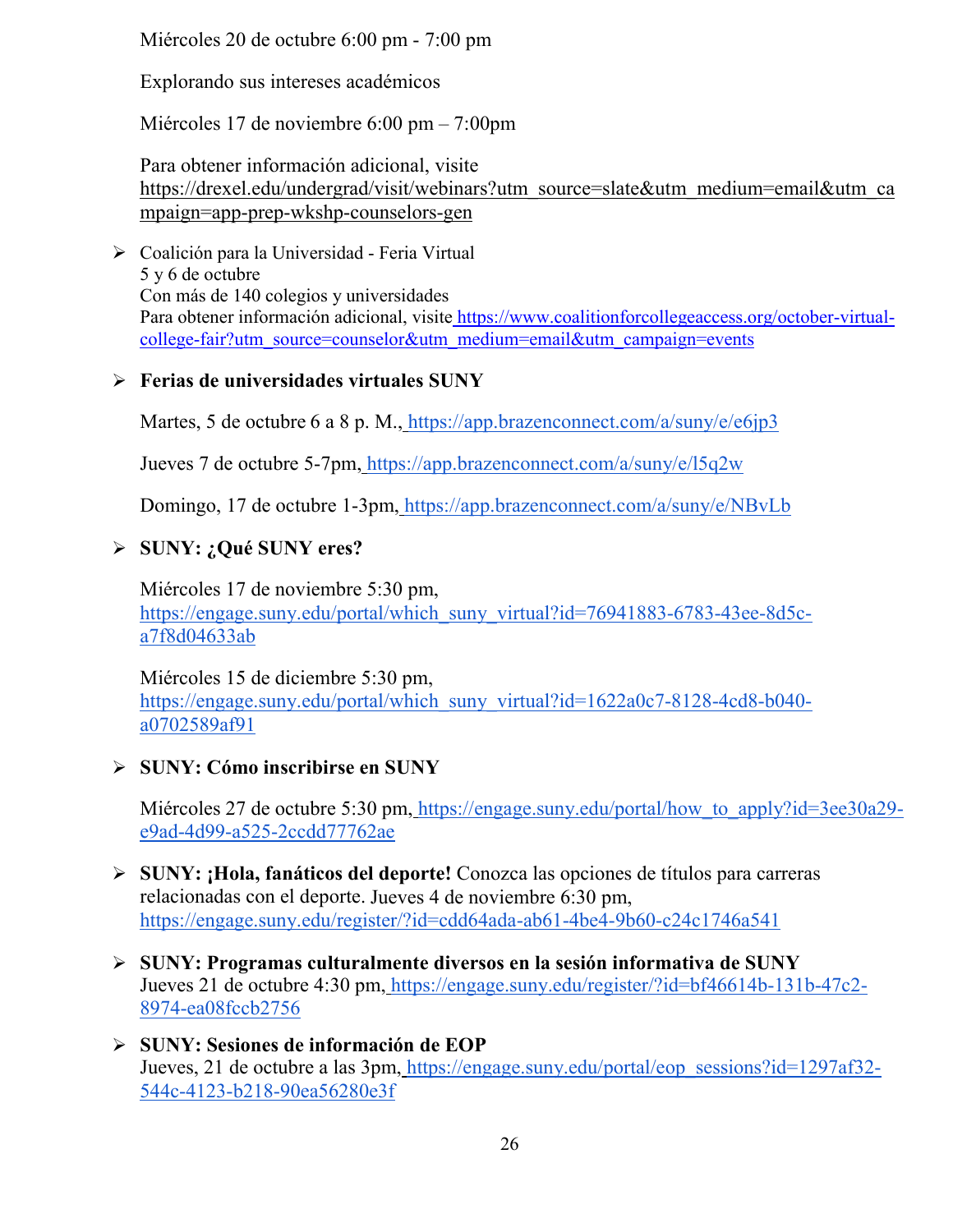Jueves 4 de noviembre 3pm, [https://engage.suny.edu/portal/eop\\_sessions?id=d476f4f0-9eb5-](https://engage.suny.edu/portal/eop_sessions?id=d476f4f0-9eb5-4eee-8515-0e5fabf155ee) [4eee-8515-0e5fabf155ee](https://engage.suny.edu/portal/eop_sessions?id=d476f4f0-9eb5-4eee-8515-0e5fabf155ee)

Jueves, 18 de noviembre 3pm, [https://engage.suny.edu/portal/eop\\_sessions?id=3ec34301](https://engage.suny.edu/portal/eop_sessions?id=3ec34301-e061-4f4e-b1db-333b64ef5fc1) [e061-4f4e-b1db-333b64ef5fc1](https://engage.suny.edu/portal/eop_sessions?id=3ec34301-e061-4f4e-b1db-333b64ef5fc1)

Jueves 16 de diciembre 3pm, [https://engage.suny.edu/portal/eop\\_sessions?id=9d71e98e-68b1-](https://engage.suny.edu/portal/eop_sessions?id=9d71e98e-68b1-421c-8fbe-6b90915ba08d) [421c-8fbe-6b90915ba08d](https://engage.suny.edu/portal/eop_sessions?id=9d71e98e-68b1-421c-8fbe-6b90915ba08d)

- $\triangleright$  Feria universitaria virtual CUNY: 25 campus Jueves, 10/7 3:00 pm - 6:00 pm Para obtener información adicional, visite [https://www.cuny.edu/admissions/undergraduate/college](https://www.cuny.edu/admissions/undergraduate/college-fair/)[fair/](https://www.cuny.edu/admissions/undergraduate/college-fair/)
- > Davidson College

24 - 25 de octubre

Visita virtual a la universidad para grupos raciales y étnicos históricamente excluidos que son los primeros en asistir a la universidad y estudiantes de entornos rurales o de bajos ingresos. Para obtener información adicional, visite [https://www.davidson.edu/admission-and-financial](https://www.davidson.edu/admission-and-financial-aid/visit/access-davidson)[aid/visit/access-davidson](https://www.davidson.edu/admission-and-financial-aid/visit/access-davidson)

#### **Alpha Phi Alpha/Eta Theta Lambda – HBCU Recorrida de Universidad Virtual** Sabado, 23 de Octubre

Sabado, 30 de Octubre Para informacion adicional y para inscribirse visite [www.etleducationfoundation.org](http://www.etleducationfoundation.org/)

 **Bentley College – Falcon Diversity Day** Salado, 23 de octubre 8:30am – 3:00pm Inscríbase a<https://ugadmission.bentley.edu/register/falcon-diversity> a no más tardar del 18 de octubre

### **Oberlin College & Conservatorio**

Solicite a la Visita del Programa Multicultural del Otono para un viaje con todo pago a Oberlin College. 28 de Octubre – 30 (En Persona) Solicitud caduca el 10/11 4-6 de Noviembre (En Persona) Solicitud caduca el 10/11 1-3 de Diciembre (Virtual) No hay limite de tiempo para solicitar Para informacion adicional y para solicitor visite [https://connect.oberlin.edu/register/mvpapp\\_2021](https://connect.oberlin.edu/register/mvpapp_2021)

# *AYUDAS FINANCIERAS / BECAS*

# *PERFIL CSS (DISPONIBLE 1/10/2021)*

 Si una de sus universidades requiere el perfil CSS, debe completar el perfil en línea a través d[e](http://www.collegeboard.org/) [www.collegeboard.org](http://www.collegeboard.org/). El perfil ayuda a las universidades a otorgar becas y subvenciones privadas. Solo se puede acceder al perfil en línea.

# *Solicitud gratuita FAFSA de ayuda federal para estudiantes (DISPONIBLE 10/1/2021)*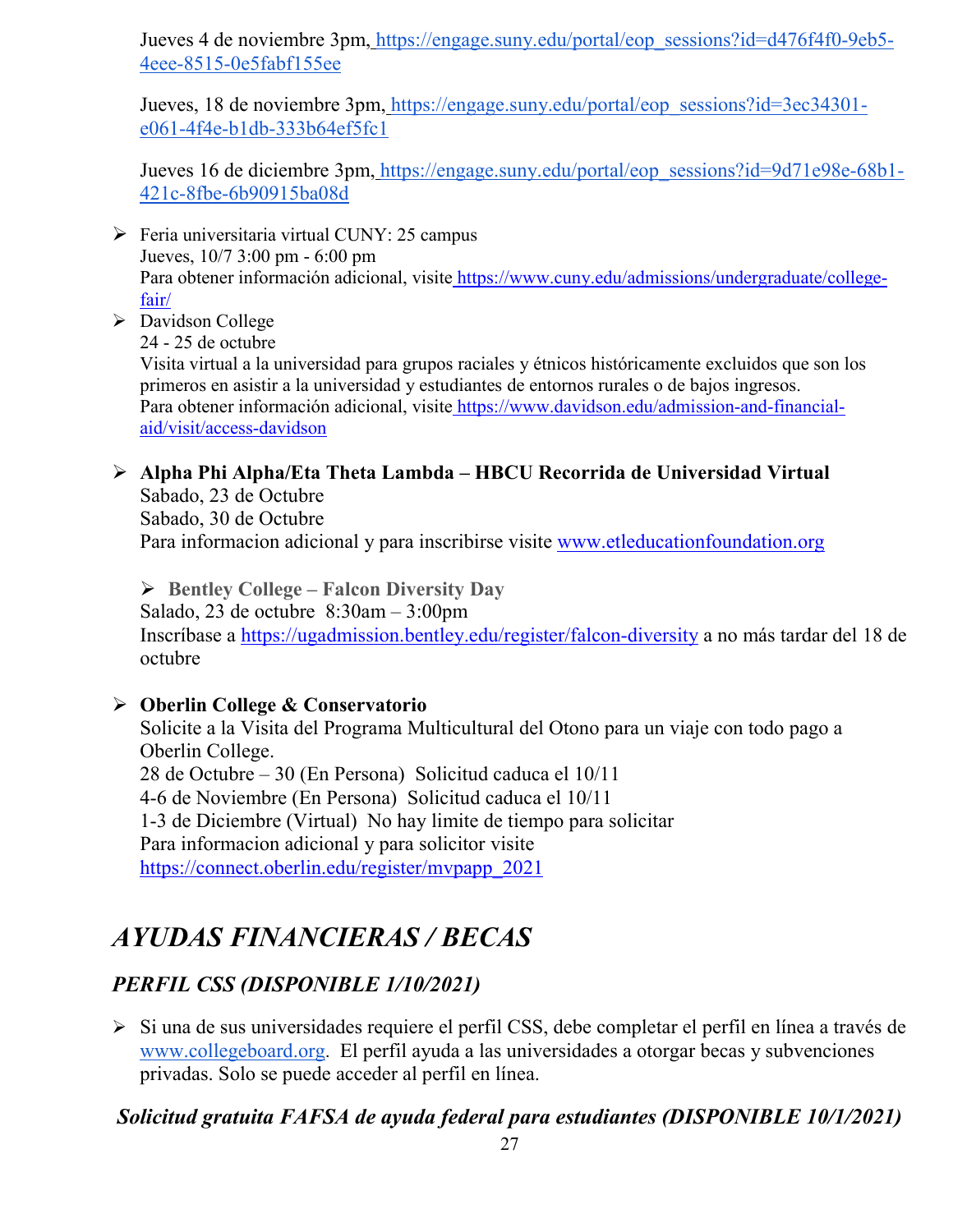- La FAFSA es el formulario utilizado por todas las facultades de dos y cuatro años, universidades y escuelas profesionales para la concesión desde [ayuda federal para](http://studentaid.ed.gov/students/publications/student_guide/2010-2011/english/typesofFSA_grants.htm)  [estudianteslas ayudas](http://studentaid.ed.gov/students/publications/student_guide/2010-2011/english/typesofFSA_grants.htm) y la mayoría estatales y universitarias. Los estudiantes deben presentar su solicitud lo antes posible en línea a través de [www.fafsa.gov.](http://www.fafsa.gov/)
- ¡Regístrese para obtener su **número de identificación de Ayuda Federal para Estudiantes AHORA! Tanto los estudiantes como los padres deben tener una identificación FSA**. Visita [www.fsaid.ed.gov](http://www.fsaid.ed.gov/) para hacerlo.

### **Talleres para completar SUNY FAFSA**

· Hora de finalización Martes 9 de noviembre a las 6 p.m[.](https://engage.suny.edu/register/?id=8a77ccff-35a6-4b3f-9f43-6b4be5c28b19) [https://engage.suny.edu/register/?id=8a77ccff-35a6-4b3f-9f43-](https://engage.suny.edu/register/?id=8a77ccff-35a6-4b3f-9f43-6b4be5c28b19) [6b4be5c28b19](https://engage.suny.edu/register/?id=8a77ccff-35a6-4b3f-9f43-6b4be5c28b19)

· Hora de finalización Martes 16 de noviembre a las 6 p.m[.](https://engage.suny.edu/register/?id=06fb703c-3cb5-476c-a5a1-37e73708f764) [https://engage.suny.edu/register/?id=06fb703c-3cb5-476c-a5a1-](https://engage.suny.edu/register/?id=06fb703c-3cb5-476c-a5a1-37e73708f764) [37e73708f764](https://engage.suny.edu/register/?id=06fb703c-3cb5-476c-a5a1-37e73708f764)

· Hora de finalización Martes 23 de noviembre a las 6 p.m[.](https://engage.suny.edu/register/?id=0cbd30b4-9963-4a5e-b449-679227431bde) [https://engage.suny.edu/register/?id=0cbd30b4-9963-4a5e-b449-](https://engage.suny.edu/register/?id=0cbd30b4-9963-4a5e-b449-679227431bde) [679227431bde](https://engage.suny.edu/register/?id=0cbd30b4-9963-4a5e-b449-679227431bde)

· Tiempo para completar tu solicitud para ayuda financiera, 30 de noviembre 6pm, [https://engage.suny.edu/register/?id=dcae4277-](https://engage.suny.edu/register/?id=dcae4277-8088-4102-9693-e6bebf732455) [8088-4102-9693-e6bebf732455](https://engage.suny.edu/register/?id=dcae4277-8088-4102-9693-e6bebf732455)

### **Sesiones de información sobre ayuda financiera de SUNY**

· Hablemos de Ayuda Financiera, martes 28 de septiembre 6pm[,](https://engage.suny.edu/portal/financial_aid_sessions_virtual?id=0615f35b-57ab-4ac5-a7e7-75101141e234) https://engage.suny.edu/portal/financial aid sessions virtual?id=061 [5f35b-57ab-4ac5-a7e7-75101141e234](https://engage.suny.edu/portal/financial_aid_sessions_virtual?id=0615f35b-57ab-4ac5-a7e7-75101141e234)

· Hablemos de Ayuda Financiera – en Español, martes 19 de octubre 6pm[,](https://engage.suny.edu/portal/financial_aid_sessions_virtual?id=c660ab2f-7659-43e8-a299-617d10fca127) https://engage.suny.edu/portal/financial aid sessions virtual?id=c66 [0ab2f-7659-43e8-a299-617d10fca127](https://engage.suny.edu/portal/financial_aid_sessions_virtual?id=c660ab2f-7659-43e8-a299-617d10fca127)

### **Scholarships.com**

Regístrese hoy en [www.scholarships.com](http://www.scholarships.com/) para recibir **GRATUITA sobre** información becas

#### **Fastweb.com**

Regístrese hoy en [www.fastweb.com](http://www.fastweb.com/) para recibir **GRATUITA sobre** información becas.

#### **Mis dólares universitarios**

Regístrese hoy en [www.mycollegedollars.com](http://www.mycollegedollars.com/) para recibir **GRATUITA sobre** información becas.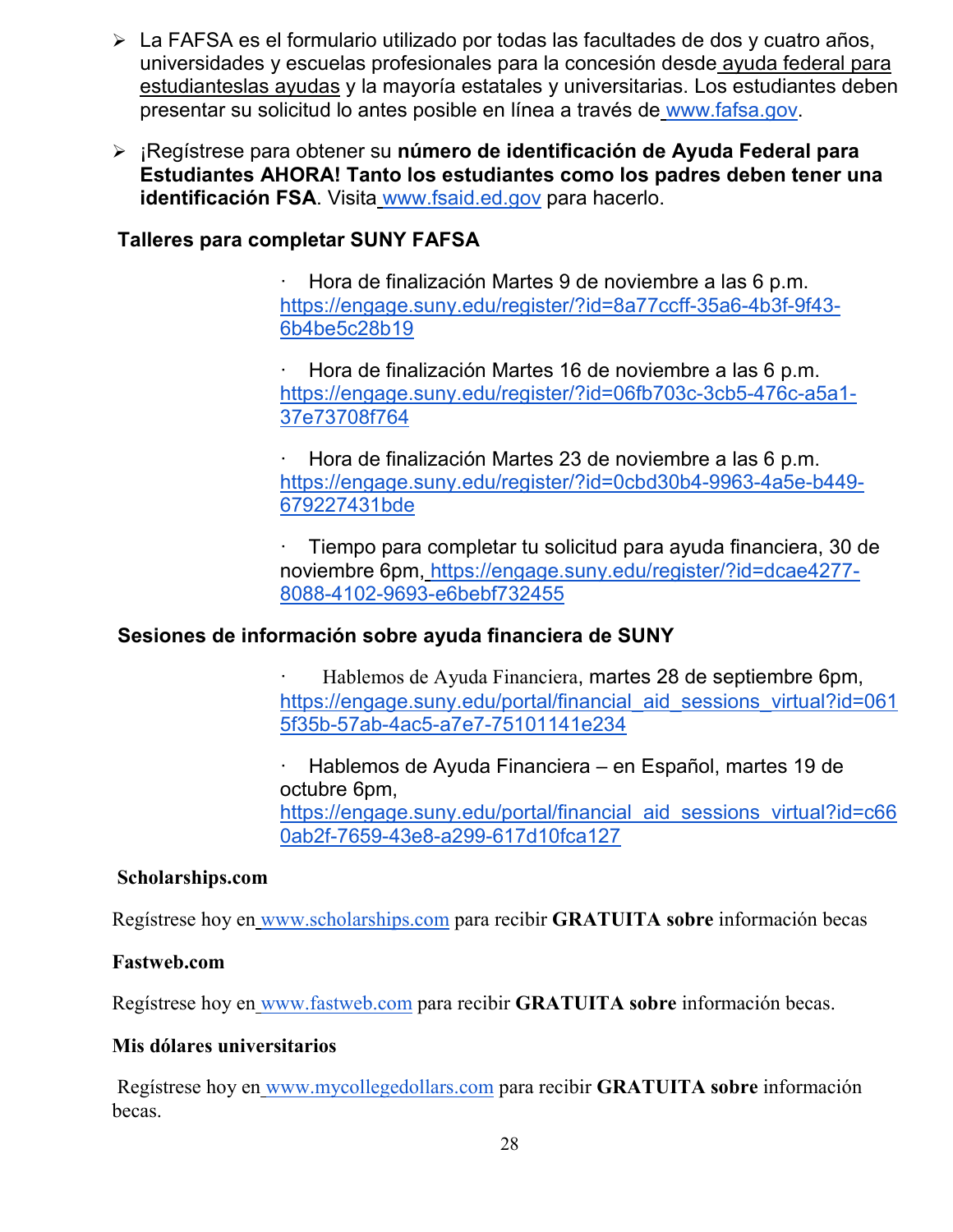### **Becas**

Visite los sitios web a continuación para conocer las oportunidades de becas:

[www.connections101.com](http://www.connections101.com/)

[www.scholarships4students.com](http://www.scholarships4students.com/)

[www.fastweb.com](http://www.fastweb.com/)

[www.scholarshipexperts.com](http://www.scholarshipexperts.com/)

[www.scholarships.com](http://www.scholarships.com/)

[www.finaid.org](http://www.finaid.org/)

### **Premios NYS Regents para hijos de veteranos fallecidos y discapacitados**

Proporciona \$ 450 por año a los estudiantes cuyos padres sirvieron en las Fuerzas Armadas de los EE. UU. Durante períodos específicos de guerra o emergencia nacional y, como resultado del servicio, murieron, sufrieron un 40% o más discapacidad, fue clasificado como desaparecido en acción o fue prisionero de guerra. El veterano debe ser residente del estado de Nueva York o haber sido residente del estado de Nueva York en el momento de la muerte o ser clasificado como desaparecido en acción. Para obtener información adicional, visit[e](https://www.hesc.ny.gov/pay-for-college/military-corner.html) <https://www.hesc.ny.gov/pay-for-college/military-corner.html>

### **Incentivo y Tributo de Reconocimiento Mejorado Militar (MERIT) del Estado de Nueva York**

Beca de Incentivo y Tributo de Reconocimiento Mejorado Militar (MERIT) proporciona ayuda financiera a los hijos, cónyuges y dependientes financieros de miembros de las Fuerzas Armadas de los Estados Unidos o milicias organizadas por el estado que, en cualquier momento en o después del 2 de agosto de 1990, mientras eran residentes del estado de Nueva York, murieron o quedaron grave y permanentemente discapacitados mientras realizaban sus deberes militares, ya sea en combate o no. Para obtener información adicional, visit[e](https://www.hesc.ny.gov/pay-for-college/military-corner.html) <https://www.hesc.ny.gov/pay-for-college/military-corner.html>

### **Programa de incentivos STEM del estado de Nueva York**

Proporciona una beca de matrícula completa de SUNY o CUNY para el 10 por ciento de los mejores estudiantes de la escuela secundaria del estado de Nueva York si persiguen un título de STEM y trabajan en un campo de STEM en el estado de Nueva York durante 5 años. Para obtener información adicional, visite [www.hesc.ny.gov](http://www.hesc.ny.gov/)

### **Ayuda para la educación de maestros del estado de Nueva York para la educación universitaria y superior (TEACH) Subvención**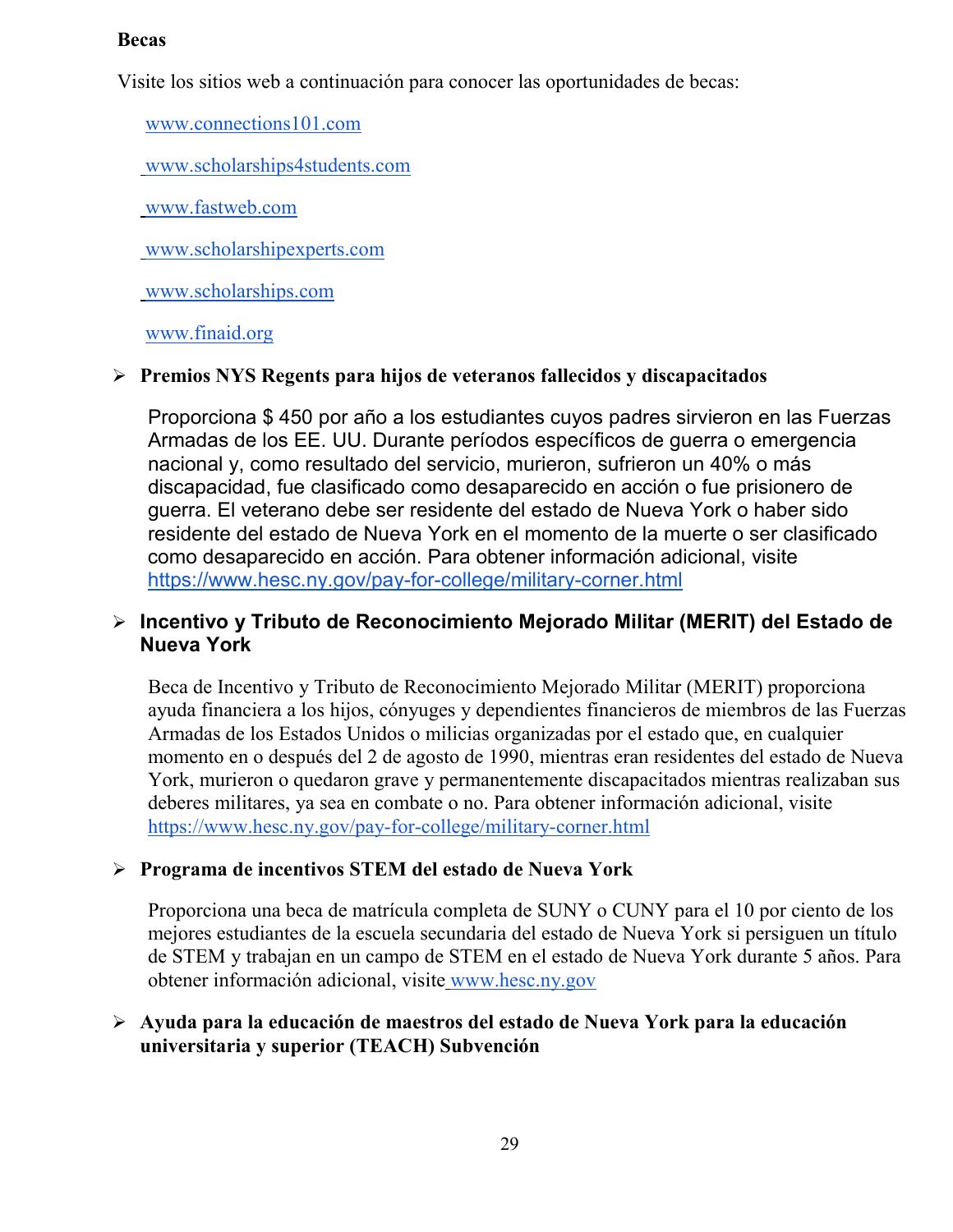Subvenciones de hasta \$ 4,000.00 por año para estudiantes a cambio de servicios en escuelas primarias o secundarias públicas o privadas que atienden a estudiantes de familias de bajos ingresos.

Para más información visite [www.hesc.ny.gov](http://www.hesc.ny.gov/) 

### **Programa de asistencia para la matrícula del estado de Nueva York (TAP)**

Ayuda a los residentes de NY elegibles a pagar la matrícula en las escuelas aprobadas del estado de Nueva York. Los premios anuales de TAP pueden ser de hasta \$ 5,665.00. Debido a que TAP es una subvención, no tiene que reembolsarse. Para obtener información adicional, visite [www.hesc.ny.gov/tap](http://www.hesc.ny.gov/tap)

### **Beca NYS Excelsior**

El programa cubre la matrícula para los estudiantes elegibles de SUNY y CUNY cuyas familias ganan \$ 125,000. Para obtener información adicional, visit[e](http://www.hesc.ny.gov/) [www.hesc.ny.gov/](http://www.hesc.ny.gov/)excelsior

### **NYS Dream Act**

El senador Jose Peralta NYS DREAM Act (DREAM Act) permite que los estudiantes indocumentados y otros estudiantes elegibles soliciten ayuda financiera del estado de Nueva York. Los estudiantes que cumplan con los requisitos de elegibilidad de la NYS DREAM Act para la asistencia a la escuela secundaria, la finalización de la escuela secundaria, la matrícula estatal de SUNY o CUNY y la ciudadanía o el estado migratorio podrán solicitar uno o más programas de ayuda financiera para estudiantes del estado de Nueva York. Para obtener información adicional, visite [www.hesc.ny.gov/dream](http://www.hesc.ny.gov/dream)

### o **Talleres Dream ACT de SUNY NYS:**

o Sábado 6 de noviembre 10 am- Sesión de inglés[,](https://engage.suny.edu/portal/dream_act_workshops?id=74685943-7c49-4330-b779-55ad83c5ba99) [https://engage.suny.edu/portal/dream\\_act\\_workshops?id=74685943-7c49-](https://engage.suny.edu/portal/dream_act_workshops?id=74685943-7c49-4330-b779-55ad83c5ba99) [4330-b779-55ad83c5ba99](https://engage.suny.edu/portal/dream_act_workshops?id=74685943-7c49-4330-b779-55ad83c5ba99)

o Sábado 6 de noviembre 12:00 h - Sesión de español[,](https://engage.suny.edu/portal/dream_act_workshops?id=3808f271-4ffb-4aab-b9bd-507281ac28c2) [https://engage.suny.edu/portal/dream\\_act\\_workshops?id=3808f271-4ffb-](https://engage.suny.edu/portal/dream_act_workshops?id=3808f271-4ffb-4aab-b9bd-507281ac28c2)[4aab-b9bd-507281ac28c2](https://engage.suny.edu/portal/dream_act_workshops?id=3808f271-4ffb-4aab-b9bd-507281ac28c2)

### **Premio de matrícula mejorada del estado de Nueva York**

Este programa permite a los estudiantes de Nueva York que asisten a universidades privadas sin fines de lucro en Nueva York recibir asistencia financiera para completar su título universitario. El programa proporciona un premio máximo de \$ 6,000, requiere que las universidades privadas participantes proporcionen una matrícula equivalente y congelen la matrícula del estudiante durante la duración del premio, maximizando el beneficio financiero para el estudiante. Para obtener información adicional, visite [www.hesc.ny.gov](http://www.hesc.ny.gov/)

# **Oportunidades de becas para estudiantes afroamericanos**